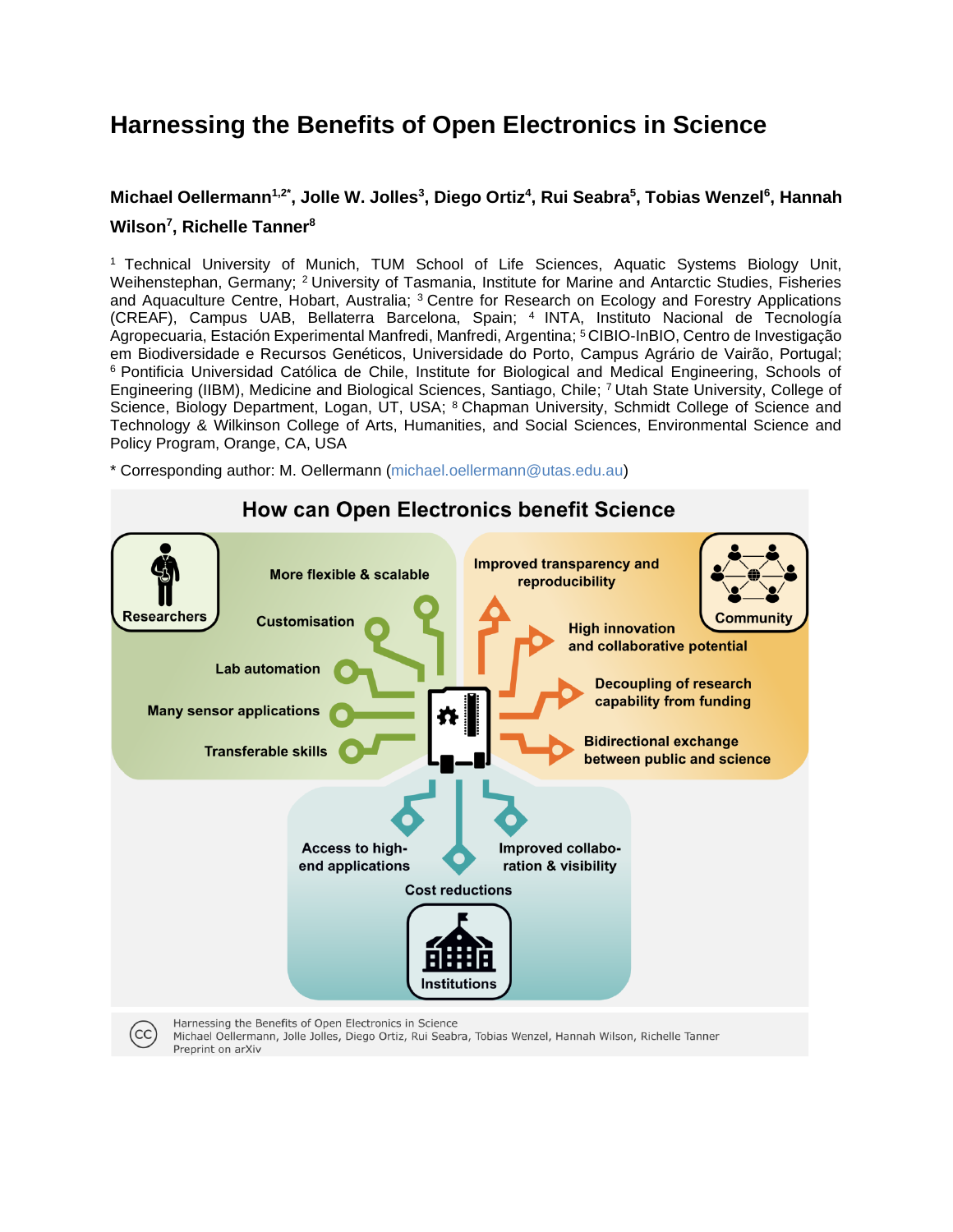#### **Abstract**

Freely and openly shared low-cost electronic applications, known as open electronics, have sparked a new open-source movement, with much un-tapped potential to advance scientific research. Initially designed to appeal to electronic hobbyists, open electronics have formed a global community of "makers" and inventors and are increasingly used in science and industry. Here, we review the current benefits of open electronics for scientific research and guide academics to enter this emerging field. We discuss how electronic applications, from the experimental to the theoretical sciences, can help (I) individual researchers by increasing the customization, efficiency, and scalability of experiments, while improving data quantity and quality; (II) scientific institutions by improving access and maintenance of high-end technologies, visibility and interdisciplinary collaboration potential; and (III) the scientific community by improving transparency and reproducibility, helping decouple research capacity from funding, increasing innovation, and improving collaboration potential among researchers and the public. Open electronics are powerful tools to increase creativity, democratization, and reproducibility of research and thus offer practical solutions to overcome significant barriers in science.

#### **1. Introduction**

The revolutionary open science movement has helped to foster transparency, collaborative access, and sharing of scientific knowledge (Vicente-Saez and Martinez-Fuentes, 2018). Open science started with open-access publications and has now expanded to liberate access to data, program code, and even lab notebooks (Boulton et al. 2012; McCray et al. 2018; Vicente-Saez & Martinez-Fuentes 2018). However, so far one domain, which is at the very core of scientific data production, has been missing in the open science movement: hardware, electronics, and instruments (Harnett 2011; Pearce 2012; Maia Chagas 2018). Cutting-edge instruments enable high-profile research, yet high costs limit their access only to wellfunded labs. The majority of researchers globally do not have access to the funding required to buy state-of-the-art instruments, limiting both reproducibility and innovation potential (van Helden 2012). Free and Open-Source Hardware (Pearce 2013) has the potential to close this divide: it facilitates sharing of free design blueprints to re-build, modify, or advance instruments and foster collaboration with other scientists and a worldwide community of "makers", civic scientists, and hobbyist inventors (Pearce 2012; Maia Chagas 2018).

Open electronics are a major component of the open hardware domain, which provides

open-source scientific hardware solutions (Pearce 2012; Bonvoisin et al. 2020). Open instrumentation solutions are often built on electronic hardware components (some are open source themselves) whose main purpose is to allow non-experts to easily create electronic applications. This includes single-board microcomputers (SBCs) and micro-controllers, and a plethora of intercompatible hardware modules, sensors, actuators, and displays (Figure 3, Table 1) that can be easily interfaced with each other, many with little prior experience required. In combination with the modular nature of many open electronics platforms such as that of the popular Raspberry Pi and Arduino, users do not need to invent applications from scratch and can gradually grow skills and application complexity. Despite the need for some basic programming and electronics skills, open electronics projects are now even accessible to pre-school children, supported by a vast number of open online tutorials and databases (e.g., instructables.com; hackster.io). With millions of hobbyist makers and DIYers around the globe, and more than 37 million Raspberry Pi microcomputers sold till Jan 2020 alone (Raspberry Pi Foundation 2020; Upton 2020), the popularity of open electronics has continued to rise and is beginning to establish in diverse scientific domains (Figure 1A, B; Jolles 2021a).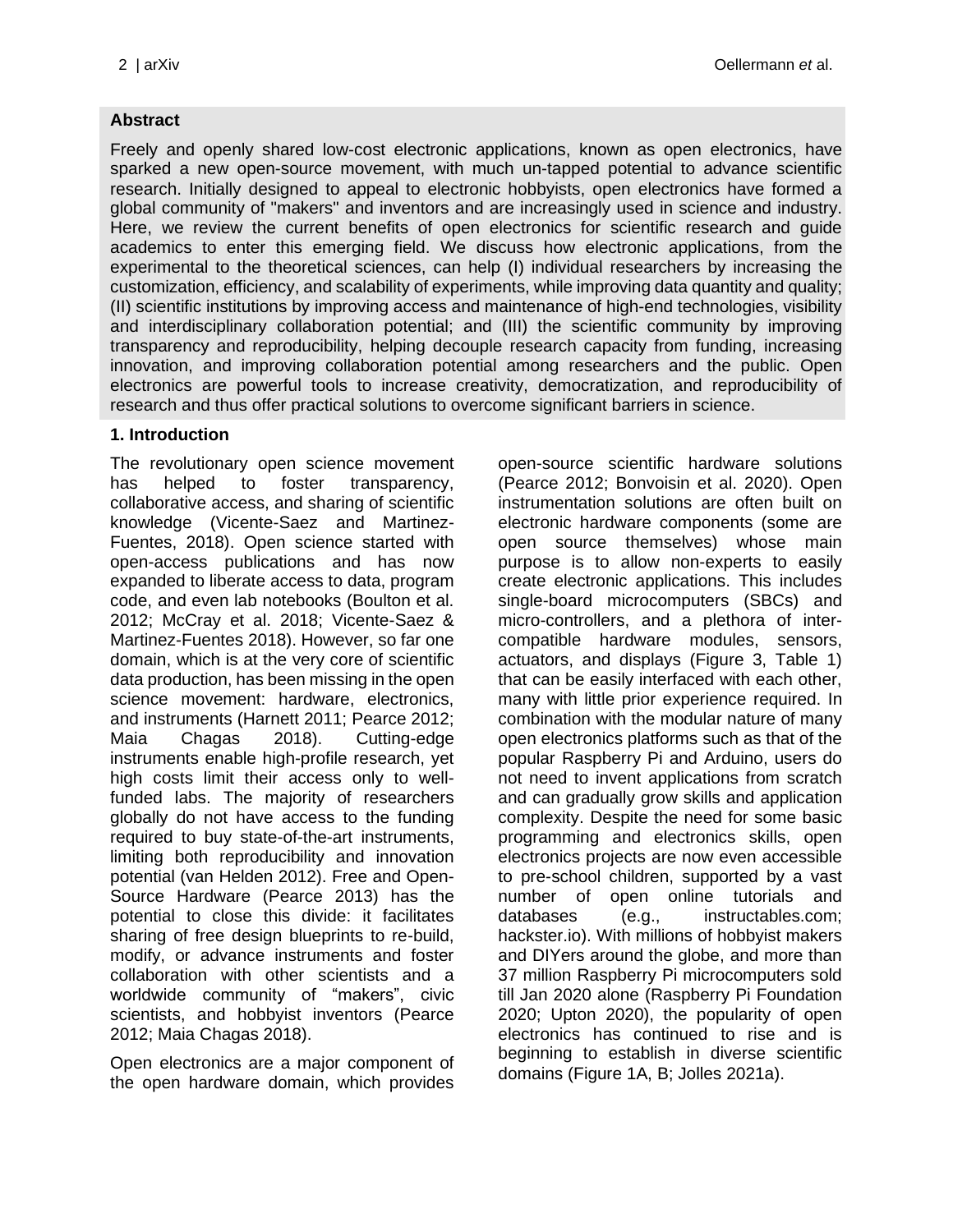

**Figure 1. (A)** Cumulative growth of Web of Science records grouped by the top 12 countries and **(B)** dominant subject areas for the search terms "Arduino" and "Raspberry Pi", for author and coauthor origins from 2010 – 2020. Articles and proceeding papers were pooled. For detailed analysis, data and country distribution for proceedings articles only see [Supplementary](#page-13-0)  [Information File S1.](#page-13-0)

Despite its increasing uptake in science, open electronics applications are far from being widespread. Poor awareness, rare documentation, and insufficient electronic literacy outside the engineering and computer sciences has contributed to its fragmented and uneven use across scientific subjects (Figure 1B). However, to develop standards (Bonvoisin *et al.* 2020), best practices and foster innovation, open electronics will need to become common tools in experimental research. In comparison, open-source software projects such as the R statistical language have shown to be truly innovative and adapted rapidly to new demands and research trends, via user-driven innovation networks (Von Hippel 2005; Von Hippel 2007), lifting it to one of the most popular data tools in science (Muenchen 2012; Lai *et al.* 2019). Open electronics have comparable potential for science but face significant barriers, such as lacking awareness of their multiple benefits and a widespread opensharing culture, to foster iterative and collective advancements of experimental applications. Such barriers can be broken down, by making information increasingly available, such as detailed construction blueprints, troubleshooting guides and safety standards (Murillo & Wenzel 2017) and by presenting a clear case for how open electronics can benefit researchers, institutions and the scientific community alike. This will help to accelerate hardware innovation, democratize hardware access, lower research costs, and enable highly customizable solutions for experimental science (Powell 2012; Pearce 2015; Pearce 2016).

Here we outline the broad benefits that open electronics can have for researchers, institutions, and the scientific community at large. We then discuss current barriers and provide a "Beginners Toolbox" to help researchers get started and conclude with an outlook discussing their potential impacts on science and academia and the actions required to foster a broad uptake. Overall, we aim to raise positive awareness about the multiple benefits of open electronics and thereby promote innovation, reproducibility, and democratization of science.

#### **2. Application potential for open electronics in science**

Open electronics offer a hugely versatile spectrum of applications to a wide range of potential users in science, education, industry, and the general public. Although initially used only by the most electronics-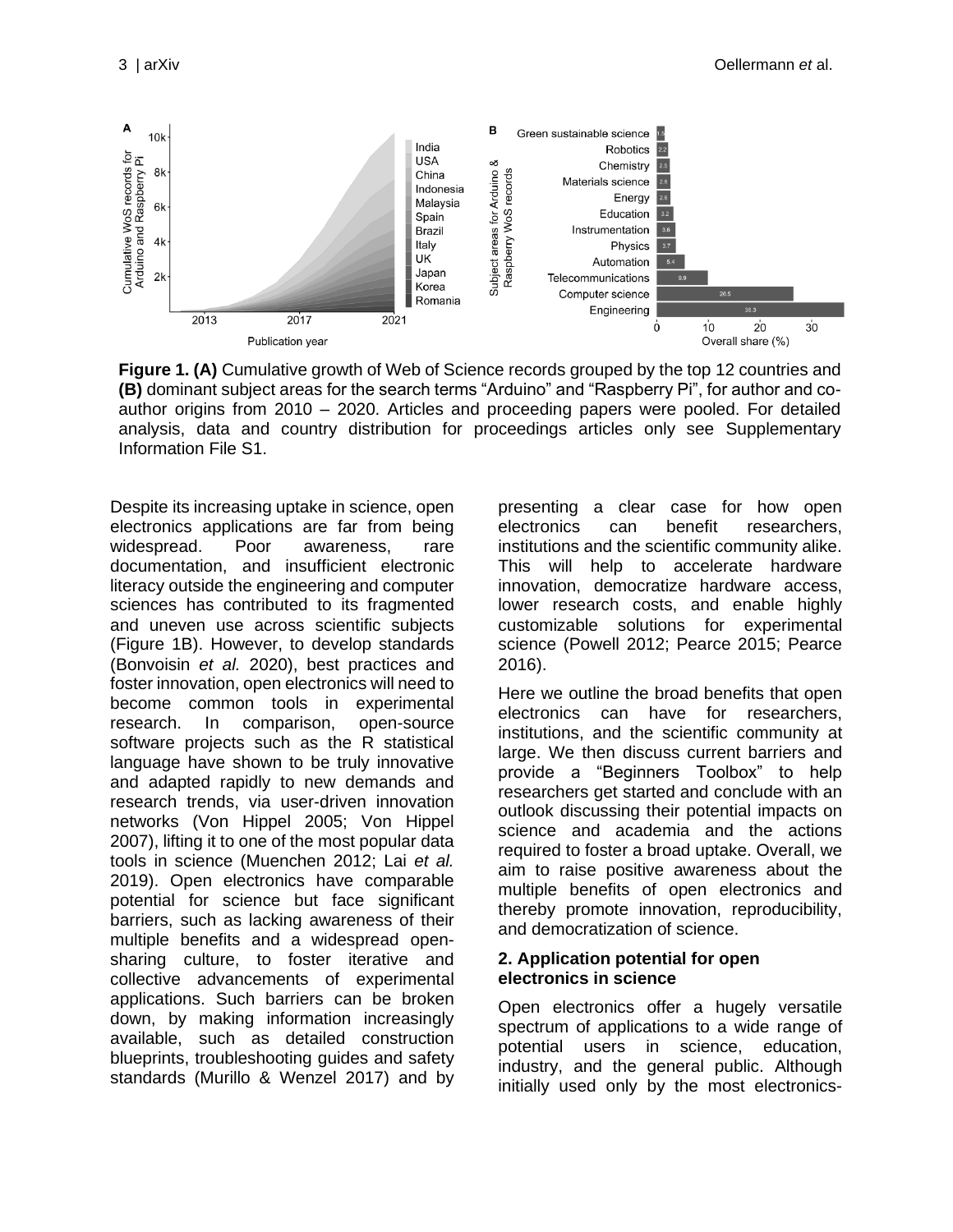savvy hobbyists and Do-it-Yourself creators, open electronics are increasingly taken up by broader public audiences that span all age groups, further fueled by the rise of the Internet of Things (Ibrahim *et al.* 2015). Automation of scheduled tasks such as watering plants in the garden (Divani, Patil & Punjabi 2016) or controlling household devices (i.e., smart homes) are very popular and easy to set up (Hasan *et al.* 2018). This extends to various measurements and surveillance applications (e.g., weather stations or birdhouses) and even for developing smart cities (Costa & Duran-Faundez 2018). Some of the driving forces behind the rise of open electronics was to bring computing and electronics to the broader public and make it accessible to anyone. This has started to cross over to STEM education where hands-on experience on building devices can be used for introducing students with electronics and programming basics as well as solving practical problems and practice the scientific method (Jolles 2021a). The increasing interest in open electronics as teaching tools is supported by an extensive pool of learning resources for teaching or self-learning (see [Table 2](#page-11-0) in beginners toolbox). This is not only useful for individuals and smaller companies who cannot afford professional development of electronic components for their prototypes, but also for scientists who want to test new ideas or customize experiments on a small budget.

So far, there has been only a marginal uptake of open electronics in science, with predominant use in the engineering and computer sciences (Figure 1B), despite much potential for applications to span the full spectrum of scientific disciplines. Examples from the biological sciences include the behavioral video-monitoring of woodpeckers (Prinz *et al.* 2016), honeybees (Ai *et al.* 2017) or zebrafish (Maia Chagas *et al.* 2017), automated bird feeders (Philson *et al.* 2018), RFID based automated weight measurements of mice (Noorshams, Boyd & Murphy 2017), underwater video surveillance (Mouy *et al.* 2020), and the remote

measurement of body temperature and respiratory rate of mice (Kallmyer *et al.* 2019). Agricultural sciences have used open electronics to monitor e.g. plant disease (Gonzalez-Huitron *et al.* 2021), nutritional status (Brambilla *et al.* 2021) or environmental variables such as relative humidity, temperature, light or dissolved oxygen in plant factories (Montoya *et al.* 2020). And social scientist have for example used open electronics to study sentiments in social media (Alzahrani & Ieee 2018), perceptual illusions (Ferracci & Brancucci 2019) or auditory distractions on cyclists (Scanlon *et al.* 2020). Examples extend further to other disciplines including chemistry (Urban 2015), health sciences (Pitarma, Marques & Ferreira 2017) and astronomy (Ferkinhoff 2014), highlighting the remarkable flexibility and broad application potential of open electronics in science. In addition, open electronics are formidable tools for citizen science and scientific outreach activities such as school student-operated ocean observers (Beckler *et al.* 2018), urban air pollution monitors (Jiang *et al.* 2016) or sonic kayaks to monitor underwater soundscapes (Griffiths *et al.* 2017).

## **3. Benefits of open electronics for scientific research**

In addition to their diverse application potential, open electronics can provide a broad range of significant benefits at the different levels of academia and resolve important practical, financial, and structural issues.

## **3.1 Benefits to individual researchers**

## *Wide applicability, from simple to complex*

Unlike most scientific instruments, open electronics are highly flexible and adaptable, and can be implemented in a broad range of applications, from basic to highly complex, including closed-loop operant chambers (O'Leary et al., 2018) and real-time virtual reality systems (Tadres and Louis, 2020). Users can start simple and expand their devices with increasing programming and electronics skills, such as starting with only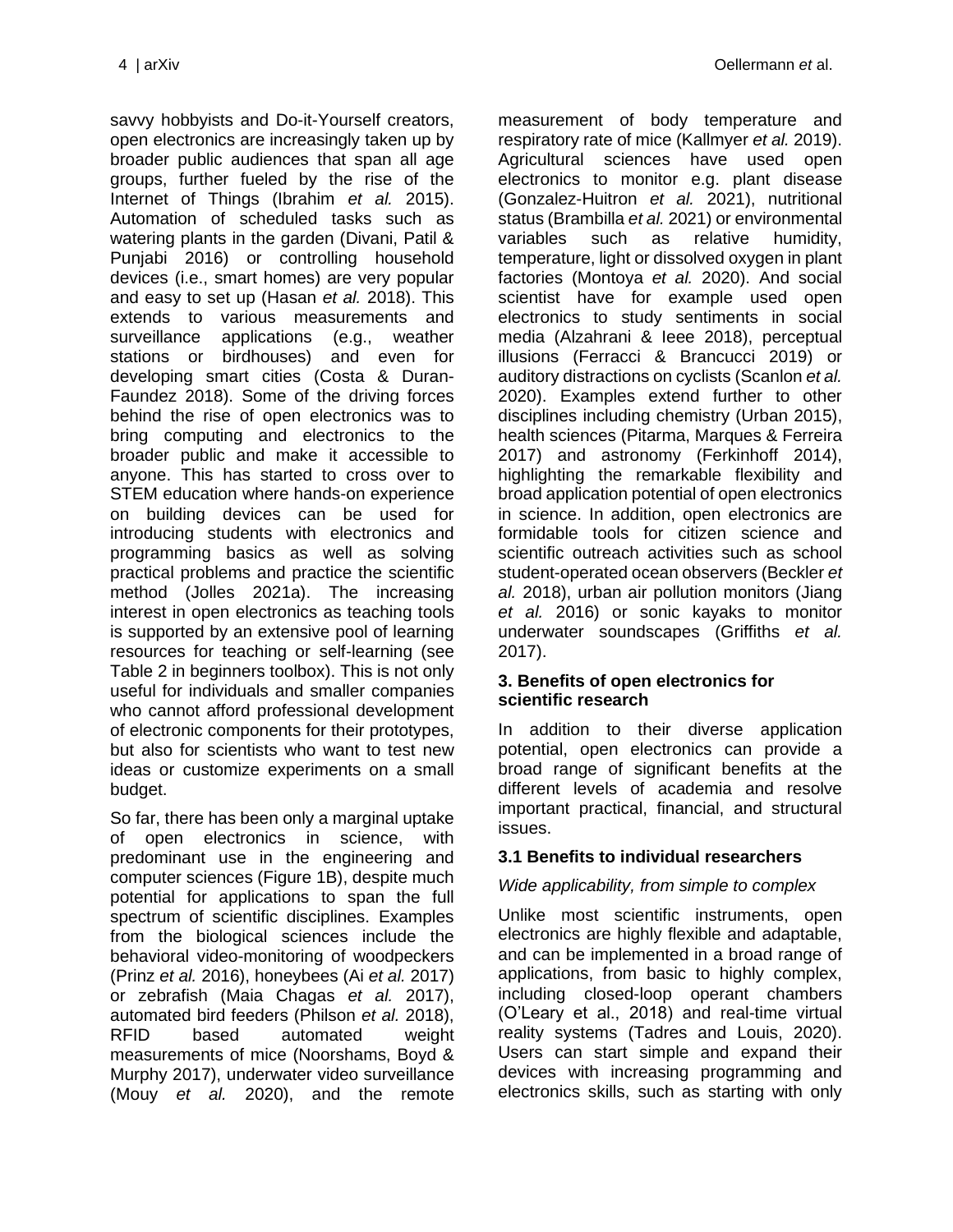logging lab temperature, then displaying it live on an LCD screen, controlling heaters to regulate temperature, to finally, a complete stand-alone system with multiple sensors, warning messages, and interactive graphical user interfaces. Users can also easily repurpose open electronics by reusing components from previous setups for new or more complex builds.

#### *Broad sensor and actuator application potential*

A major strength of open electronics is the wide range of sensors and actuators available that can be controlled with the accuracy of reference equipment (Table 1; Setyowati, Muninggar & Shanti 2017). Open electronics can also be used in applications with a very small footprint (e.g. Palossi, Conti & Benini 2019) both in the lab and under harsh conditions in the field (e.g. Beddows & Mallon 2018). Micro-controllers and single-board computers also enable multiple sensors and actuators to be connected simultaneously,

providing much greater sensing and reactive capacity than most commercial devices while significantly reducing equipment needs, costs and power consumption.

#### *Lab automation*

Repetitive tasks, such as control and recording of experimental parameters, mixing reagents, animal feeding, and monitoring of experimental trials, are amongst the most time-consuming factors in research labs. Open electronics can benefit researchers by automating such tasks, including by using robotics for pipetting (Steffens *et al.* 2017; Florian *et al.* 2020), RFID-based animal feeding stations (Bridge *et al.* 2019), or smart IoT monitoring systems generating highdensity data streams to the cloud (Sethi *et al.* 2018; Arunachalam & Andreasson 2021). Task automation also helps reduce human error and experimental variability (Eggert *et al.* 2020) and increases resilience to unforeseen circumstances.

Table 1. Overview of the huge range of available open electronics sensors and actuators compatible.

| Sensors                                                                                                                                 |
|-----------------------------------------------------------------------------------------------------------------------------------------|
| Environment (temperature, humidity, barometric pressure, soil moisture, particulate matter, light intensity,<br>smoke, dust, radiation) |

*Movement* (distance, acceleration, seismic, GPS, break-beam, motion)

*Gas* (CO, CO2, alcohol, H2, TVOCs, ozone, H2S, CH4, NO)

*Biometrics* (heart rate, muscle activity, fingerprints, weight/load, force)

*Water* (chlorine, pH, depth and pressure, liquid level, flow, turbidity)

*Imaging* (spectroscopy, visible and IR range cameras, thermal imaging, gestures)

*Other* (magnetism, capacitive touch, current, voltage, sound, RFID)

#### **Actuators**

*Switches* (mechanical, electrical, magnetic, DC and AC relays)

*Movement* (servos, stepper motor, gear motor, vacuum pumps, valves)

*Light* (LEDs, infrared, UV, laser)

*Other* (vibration, sound, ultrasound, Peltier heating/cooling)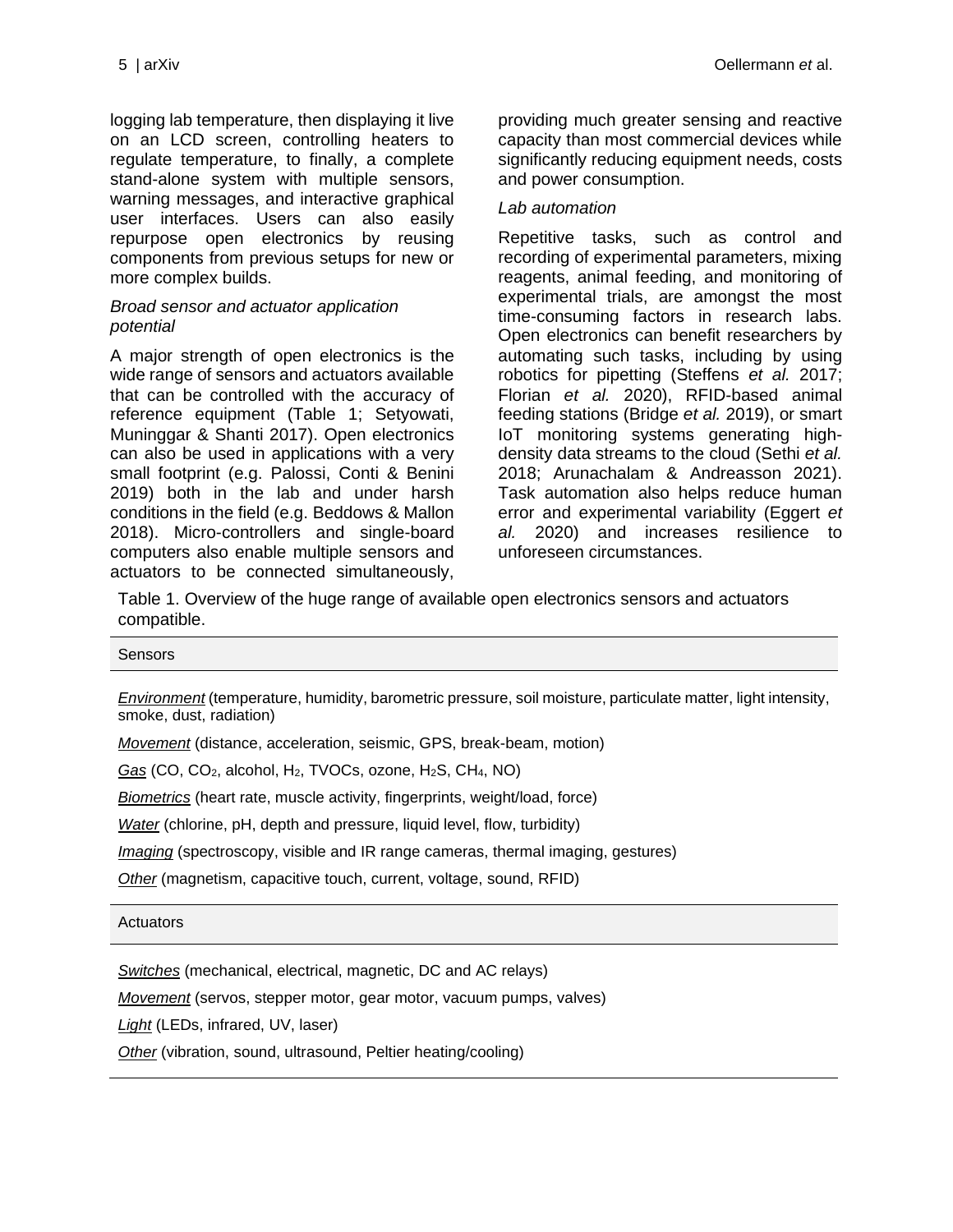### *Scalability and high throughput*

Open electronics provide researchers with the opportunity to easily scale and replicate setups to suit singular or high-throughput applications. Their low cost and off-the-shelf availability enables quick and low-risk prototyping up until a well-functioning setup that can be copied to create whole arrays of identical devices, such as to GPS-track tens of animals (Foley & Sillero‐Zubiri 2020), test the behavior of hundreds of individual flies (Geissmann *et al.* 2017), to observe the growth of thousands of plants (Tausen *et al.* 2020), and to parallelize automated processing of sample microvolumes (microfluidics) for microbiology and single cell RNA sequencing (Stephenson *et al.* 2018; Wong *et al.* 2018). Such scalability is particularly valuable when funding is limited, enabling researchers to begin with simpler setups, rather than facing high upfront costs for commercial systems.

#### *Customization*

Most instruments, such as HD cameras, plate readers, microscopes, and PCR machines, are closed entities, constrained to the functions set by the manufacturer and operating software, and can thus become redundant if research needs change. The poor ability to modify or expand functionalities also confines the scope and implementation of new research ideas. Open electronics can solve this as researchers can not only develop or retrofit existing open electronics setups and devices, exchange, or program new operations, but also link and expand the features of existing laboratory instruments. For example, microcontrollers and SBCs can interface with commercial instruments via serial ports and hardware communication protocols, to query information or execute functions, while adding new functionalities using sensors and actuators (e.g. Rodríguez-Gómez *et al.* 2019; Arce & Stevens 2020; Virag *et al.* 2021). With ever newer generations of boards focused on facilitating Internet-of-Things applications (e.g., Adafruit Feather HUZZAH, [Figure 3\)](#page-10-0), even simple weight scales can integrate into a smart instrument network, channeling and summarizing data streams in cloud-based dashboards (Poongothai, Subramanian & Rajeswari 2018; Arunachalam & Andreasson 2021).

#### *Flexible data access and programming capabilities*

Open electronics are highly flexible in terms of data acquisition, formats, storage, and accessibility. Numerous libraries in a broad range of programming languages make it possible to read sensor data in a few lines of code. Library-rich programming languages such as Python further facilitate endless possibilities to work with custom electronics and devices, including automatic data processing actions such as folder monitoring, file conversion and automatic creation of data backups. Data can also be accessed remotely, including to a local network and the internet, and from remote field locations via mobile network adaptors (e.g. Sethi *et al.* 2018). This in turn enables the continuous real-time remote monitoring of data, such as of lab conditions, animal activity, plant growth, and environmental variables in the field (Siregar *et al.* 2017; Trasviña-Moreno *et al.* 2017; Jolles 2020). Improved computing power of SBCs has made it increasingly possible to process data onboard, enabling only the temporal transmission of flagged or summarized data for researchers (Allan *et al.* 2018). Data can also be professionally visualized via user interfaces or online dashboards supported by numerous graphical libraries, of which most are open-source itself (e.g., Tkinter, PyQT, WxPython, dash, plotly (Boudoire *et al.* 2020; Lewinski *et al.* 2020).

#### *Easy to service and troubleshoot*

Most components of open electronics can be easily serviced and replaced by the users themselves, with most parts likely to be available at online retailers and electronic hardware stores. Also, required tools, such as soldering equipment and a multi-meter, tend to be highly affordable. In contrast, when issues occur with commercial (scientific) instruments, custom repairs, even when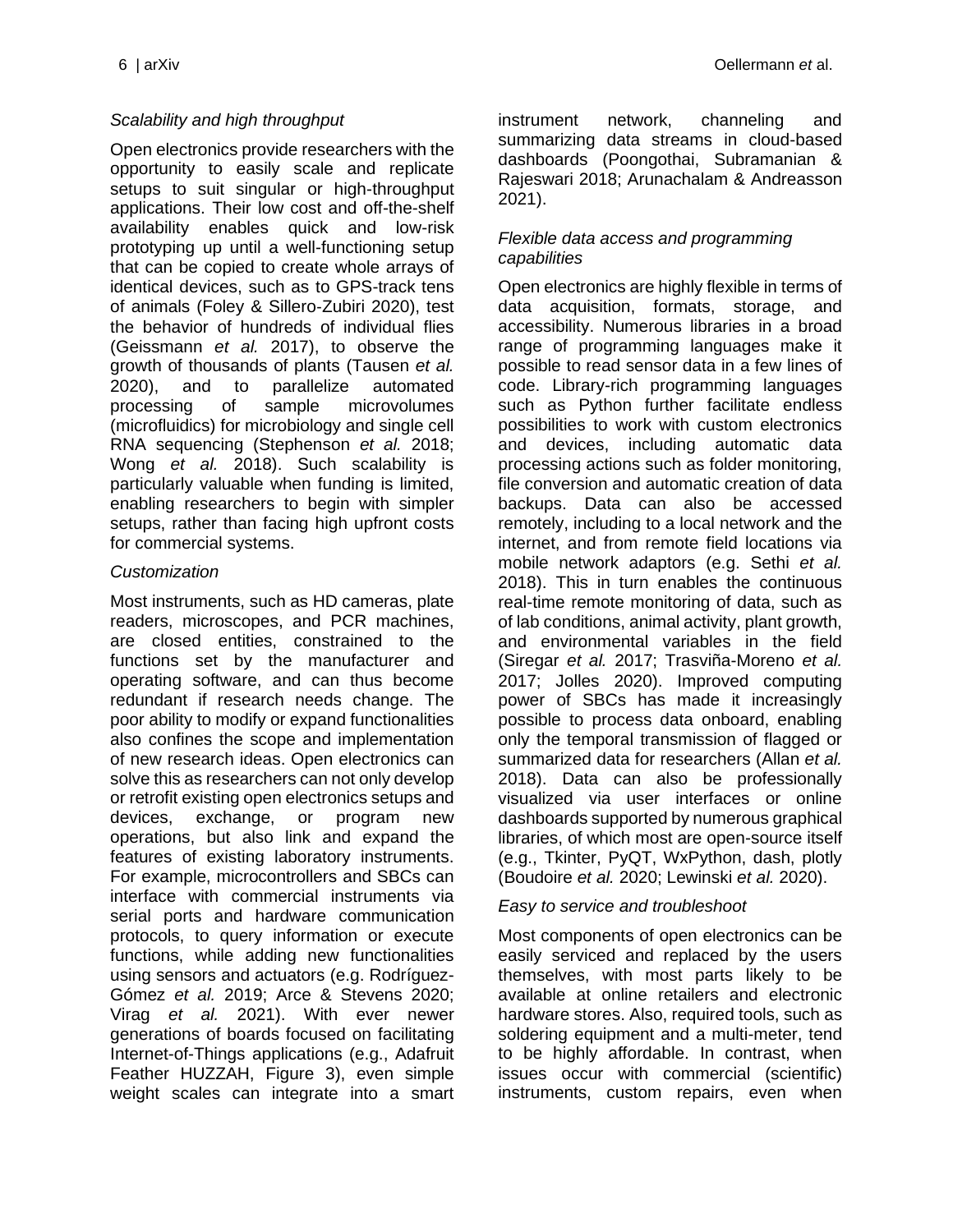feasible, are not recommended as they break product warranty. Researchers therefore rely on manufacturers for repairs, which can be time-consuming and potentially risky as support may cease when products become outdated.

#### *Extensive learning resources and community support*

Extensive learning resources, including a large range of books and free tutorial websites (see [Table 2\)](#page-11-0), and an increasing number of open online courses (e.g. Coursera, Udemy) offer many ways to learn about open electronics and how to build custom applications. Academic papers now often come with supplementary guides and accompanying websites about methodologies (e.g. Geissmann *et al.* 2017; Minervini *et al.* 2017; Maia Chagas 2021), and a number of specialized journals exist to help researchers build and publish their own devices (e.g. Journal of Open Hardware, HardwareX). It is also easier to troubleshoot problems, as most open electronics applications are built on similar and wide-spread building blocks (i.e. Arduino platform) that share a common programming language, and large online communities exist that can be consulted to help solve specific problems (e.g. [stackoverflow.com](https://stackoverflow.com/) and [raspberrypi.org/](https://www.raspberrypi.org/forums/) [forums,](https://www.raspberrypi.org/forums/) which has 300k+ members).

#### *Transferable skills*

Besides providing practical benefits, learning to work with open electronics and creating custom devices and applications also provides researchers with transferrable skills, including knowledge of programming and electronics, and creative thinking, which is paramount to scientific progress. It also enables researchers to be more independent from funding constraints and access to commercial vendors' support.

#### **3.2 Benefits to departments and institutions**

#### *Access to high-end applications*

Open electronics as an approach to provide cutting-edge scientific instrumentation has

matured quite considerably over the last few years. There are numerous examples of open electronics instruments with uncompromising quality being used for high-end scientific research, such as magnetic resonance tomography (Moritz *et al.* 2019), automated microbiological incubators (Wong *et al.* 2018), high-throughput tracking and optogenetic stimulations (Tadres & Louis 2020), and microfluidic single cell sequencing preparation (Stephenson *et al.* 2018). It is becoming increasingly advantageous for academic institutions to adopt open electronics solutions as a leaner way to perform workflows in-house through a modular, gradual investment, overcoming the need for researchers to depend on large grants. Institutions can facilitate this by providing dedicated open-electronics workspaces, where researchers cannot only implement their own ideas, but also form institutional networks to share knowledge, ideas and instruments across departments and stimulate interdisciplinary innovation.

#### *Equipment maintenance and extension*

When encouraged as an institutional-wide policy, the cost effectiveness of open electronics can be extended throughout the lifetime of equipment. Maintenance is enabled through open hardware documentation and the knowledge pool that naturally emerges within the staff during assembly and operation of open electronics instruments. Both ensure that the majority of maintenance and repair operations can also be performed in-house quickly with minimal fabrication expenses beyond parts. Additionally, this approach is more environmentally sustainable than proprietary solutions. Such control over the fate of critical scientific equipment is crucial for all research institutions, but especially so for institutes in countries where local technical support from commercial vendors may be lacking or prohibitively expensive.

While small custom setups are most widely represented among open electronics projects, the advantages are by no means limited to these. For example, in order to grow and maintain their large infrastructure sustainably,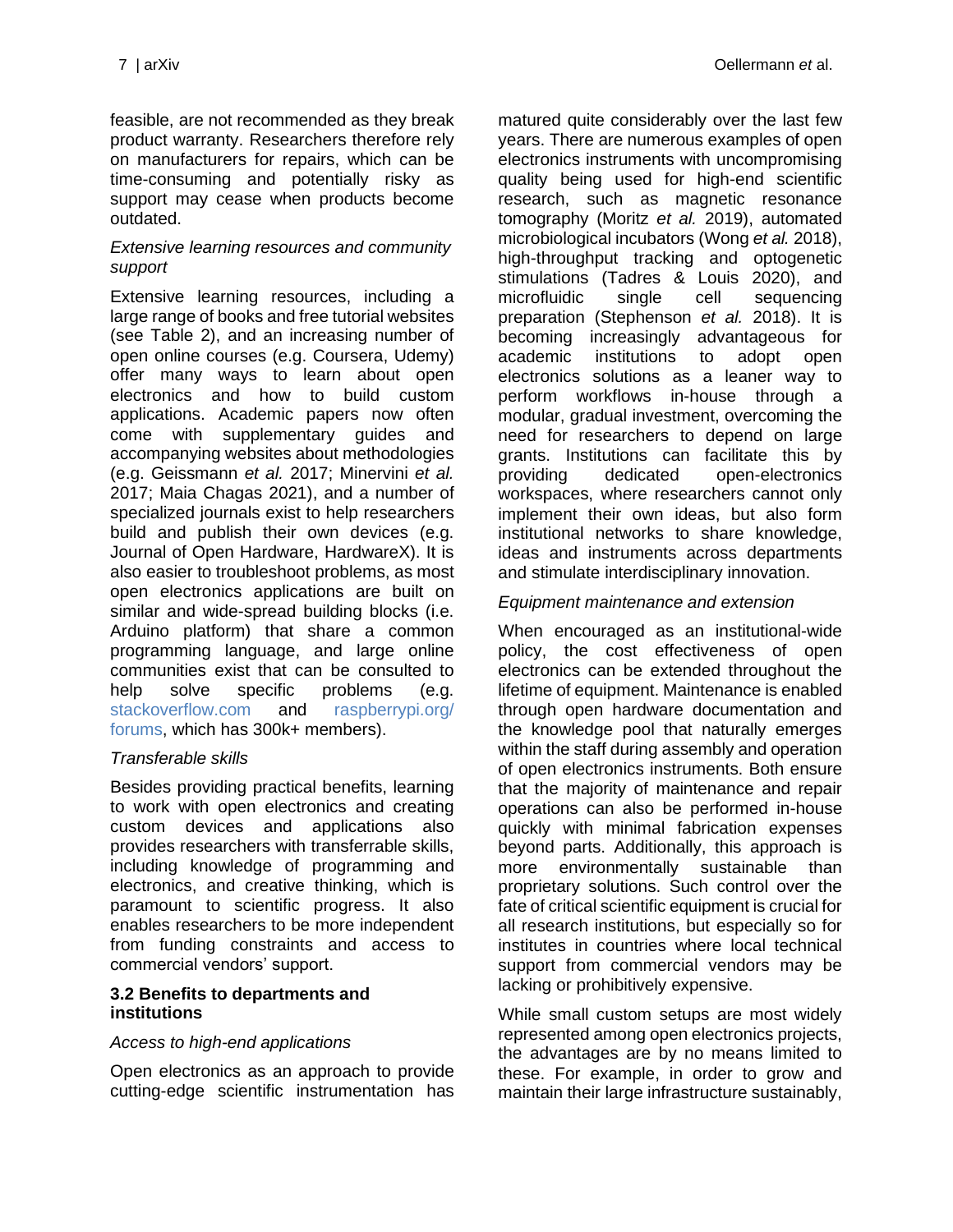the European Center for Nuclear Research (CERN) builds the electronic components of the particle accelerator with open source hardware (van der Bij *et al.* 2012). Following this uncommon path, they have been simultaneously innovating in commercial subcontract formats, electronics CAD software KiCAD, and the CERN Open Hardware License (Svorc & Katz 2019). One resource example which was developed in this context but is now used across academia and industry, is the White Rabbit, the current gold standard to achieve ultra-fast data transfer synchronization in Ethernet networks (Moreira *et al.* 2009).

#### *Improved collaboration and visibility*

Open electronics can link virtually all fields of research. At the institutional level, collaborations can be facilitated around the development and implementation of open electronics solutions for frontier research applications. This could be fostered by intraand interinstitutional think-tanks, workspaces, and shared educational programs, and complemented by technical support where researchers lack the required electronics or programming expertise. This collaborative approach also enhances publications, where useful tools are published in addition to research data and is likely to affect citation rates positively in similar ways as shown for open data (Colavizza *et al.* 2020). A clear commitment to technologies that democratize science will also help institutions to enhance collaborations between industrialized and emerging nations and attract researchers that can easily cross-transfer open electronics technologies. Potentially, this will not only improve institutes' international visibility and reputation but may also help in acquiring public funding.

#### **3.3 Benefits to the scientific community and funders**

#### *Improved transparency and reproducibility*

Transparency and reproducibility are hallmarks of the scientific method, but prohibitively high costs and lack of documentation of procedures and tools in published methods commonly prevent effective replication. Open electronics offer an opportunity to counter this issue. Published works based on open electronics become technically and financially easier to reproduce through decreased reliance on proprietary solutions. At the same time, as the development of open electronics instruments becomes increasingly publishable, researchers are incentivized to transparently communicate the details of the solutions employed.

#### *Decoupling of research capability from funding*

The lean nature of open electronics enables specialized research and is much more conducive to experimentation and exploration than most commercial solutions. For example, the use of electronics in biological research in harsh ecosystems, such as wave-swept rocky shores or remote deserts, is difficult, and equipment may easily become damaged or lost. In this context, researchers either secure more funds to cover the losses of expensive material or down-scale the research line. Alternatively, examples show that open electronics can be efficiently harnessed to develop cheaper and fully fit-for-purpose equipment (Burnett *et al.* 2013; Gandra, Seabra & Lima 2015), while minimizing the cost incurred when losses occur. These and equivalent solutions alleviate the entry cost of many research topics and contribute to a greater decoupling of research capability from funding, ultimately facilitating the exploration of novel research lines and supporting investigations of early career researchers and scientists worldwide that have reduced access to infrastructure and funding. *High innovation and collaboration potential*

It is a common prejudice that open-source development conflicts with commercialization and industry collaboration. In reality, just like successful open-source software companies, open electronics is an excellent basis for commercial knowledge transfer. Researchdriven technological innovation involves developers (typically engineering-oriented teams but increasingly also open electronics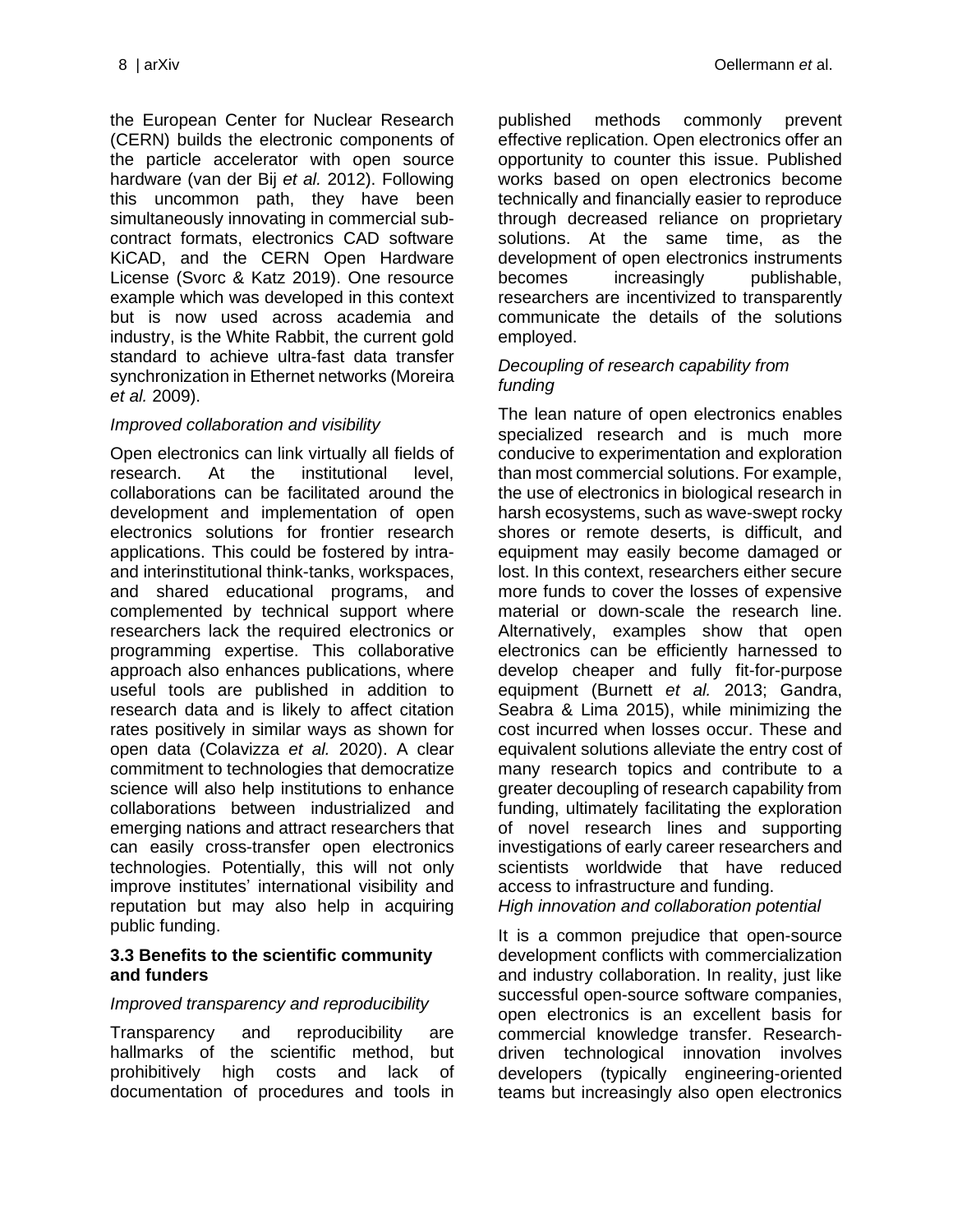makers) and end-users (typically nonengineering-oriented researchers). More often than not, the greatest obstacle to the innovation process is ineffective communication between both groups and user centered design. With an unparalleled wealth of learning resources and inexpensive entry-level equipment, open electronics represents the ideal method for scientists to become fluent in basic electronics and programming and to foster communication and collaboration between developers and scientific users. Increased technological literacy of users additionally ensures that endusers have a better grasp of current technological boundaries, permitting the establishment of goals that are simultaneously realistic and ambitious. At the same time, this lean development approach speeds up development cycles that often result in fully functional solutions, and in many cases is further enhanced by free user contributions. Those and further advantages (e.g. fast-adaptation, easy user engagement and advertisement) can outweigh the disadvantages of such open source business models (e.g. reduced profit timeframe after innovation cycles are stopped, less acceptance of excessive price margins) and provide rewarding opportunities for commercial developers and scientific users alike (Pearce 2017). At the user´s level, increasing adoption of open electronics means skill development relevant for science and industry employment even in fields where such skills have not been traditionally taken into consideration, such as the biological sciences (Jolles 2021a).

#### *Bidirectional knowledge transfer between public and science*

While an increasing number of scientists has been inspired by the large pool of freelyshared open electronics solutions (e.g. by home applications such as surveillance and home automation) to integrate those solutions into scientific experiments (Jolles 2021a), it also offers great opportunity to facilitate bidirectional collaborations with the public and science. Funders and society increasingly

expect scientists to engage more actively with the public to improve the uptake and application of scientific knowledge (Hunter 2016). At the same time there is an increasing demand by the public to actively engage in the scientific process, to an extend that citizens partner even co-author with professional scientists (Breen *et al.* 2015; Mazumdar, Wrigley & Ciravegna 2017). However, access to scientific instruments has partly hampered this process as well as bottom-up approaches where citizens themselves develop scientific questions (Mazumdar, Wrigley & Ciravegna 2017; Ostermann‐Miyashita, Pernat & König 2021). Open electronics can overcome this barrier by providing cost-effective and interactive tools that can be easily rebuild by non-experts, while providing high-quality scientific data (Weeser *et al.* 2018). The lean and modular design that is inherent to open electronics solutions further enhances a smooth exchange of knowledge and technical solutions between professional and civic scientists. Thus, open electronics are well suited to make science broadly reproducible and more accessible for new collaboration opportunities.

## **4. Barriers**

It is clear there is remarkable potential for open electronics in science and academia. However, to reach this potential and reap the benefits at a broad scale, significant educational, collaborative, and technical barriers need to be overcome. Most researchers still lack basic awareness of the application potential, and the diversity of open electronics techniques and equipment. This is also clear from a recent review of the uptake of Raspberry Pi's in the biological sciences (Jolles 2021a), which identified a high number of different applications but with still limited uptake of such applications by different research groups. A major reason for this is the limited documentation of open electronics setups in scientific publications, which confines its visibility and the formation of any substantial academic Maker community (Glenn & Alfredo 2010; Harnett 2011). Instead, many open electronics techniques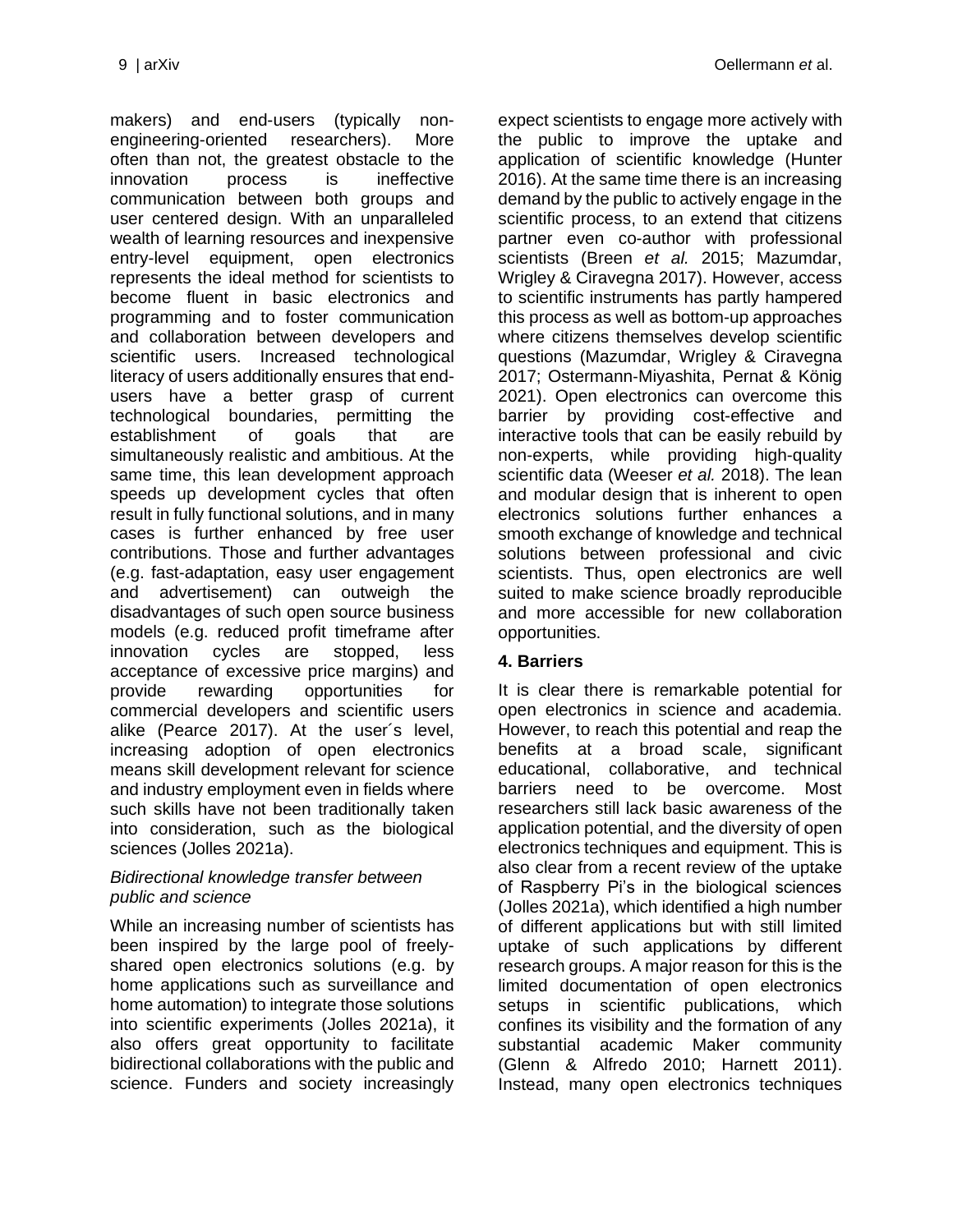are spread among collaborators in an informal fashion. Initiatives exist that aim to increase the visibility of open hardware solutions, such as the Open Neuroscience network (Maia Chagas 2021), or new journals documenting open hardware designs in a systematic fashion, such as the Journal of Open Hardware and HardwareX. Nevertheless, poor awareness remains to be a significant barrier and hampers the broader academic community to use and thereby reproduce, recreate, and increase the visibility of open electronics solutions. Another barrier is the fragmentation of the existing open electronics community of users in academia, within institutions and across countries and subject domains, hindering knowledge exchange (Figure 1A, B). Within institutions and departments, there is often little support infrastructure for educational resources and community-building, such as institutional user-run Maker workshops (Maia Chagas 2018). Across countries, use of open electronics in laboratories is concentrated in non-western nations (Figure 1A), which does not mirror international collaboration networks, dominated by the USA and Europe

(Hennemann, Rybski & Liefner 2012). Thus, knowledge flow is limited at a global scale and often enclosed locally. A further hindrance is the uneven use and

recognition across scientific subjects and disciplines. Unsurprisingly, engineers publish most frequently with the explicit terms "Arduino" and "Raspberry Pi" (36.3% of publications in our Web of Science search), followed by Computer Science (26.5%), Telecommunications (9.9%) and Automation (5.4%, Figure 1B, [Supplementary Information](#page-13-0)  [File S1\)](#page-13-0). Interestingly, a more detailed full-text analysis for the same search terms across all PLOS journals, showed that biological sciences form by far the major user base for these popular open electronics devices (33%, *n*=85), compared to engineering (11%, *n*=31) or computer sciences (4%, *n*=11). Yet only 3.5% of articles in the biological sciences reported their use in the abstract, in contrast to 19.4% in the engineering- or 18.2% in the computer sciences (for details of full text semantic analysis see [Supplementary](#page-13-1)  [Information File S2\)](#page-13-1), indicating a disciplinedependent bias to report open electronics applications. This may be due to open electronics applications being more visible in areas where methodologies are in focus (e.g. engineering) rather than non-technical research questions (e.g. biology). Eventually, authors do not always mention clearly or at all if they applied open electronics in their research. With improved acknowledgment researchers will recognize its value at a broader scale and potentially generate more associated research, innovation, and public interest.

Without an institutional and global collaborative community and widespread awareness, and the confidence to use and highlight open electronics designs, a broader uptake as well as more sophisticated developments will remain limited. Overcoming these barriers begins with increased visibility of the tools themselves and a cultivation of community around their use, to build confidence and electronics literacy. Global networks such as the Gathering for Open Science Hardware (Murillo *et al.* 2018), and an increasing number of scientific societies hosting dedicated symposia (e.g. Annual Meeting of the Society for Experimental Biology), are an excellent start to share innovative open electronics solutions across disciplines and budgets.

## **5. Beginners Toolbox**

The best way to get started with open electronics is to dive right in and start building simple systems and applications, as this will give first-hand experience in how open electronics work and encourages the creative thinking that may lead to innovative applications [\(Figure 2\)](#page-10-1). Hobby electronics starter kits provide great value for money and come with a large range of sensors, actuators, LEDS, breadboard, cables, and resistors that can be used to start tinkering. These are widely available online and can be used with both microcontrollers and single board computers (SBCs), for which a large range of options exist (see [Figure 3](#page-10-0) for an overview of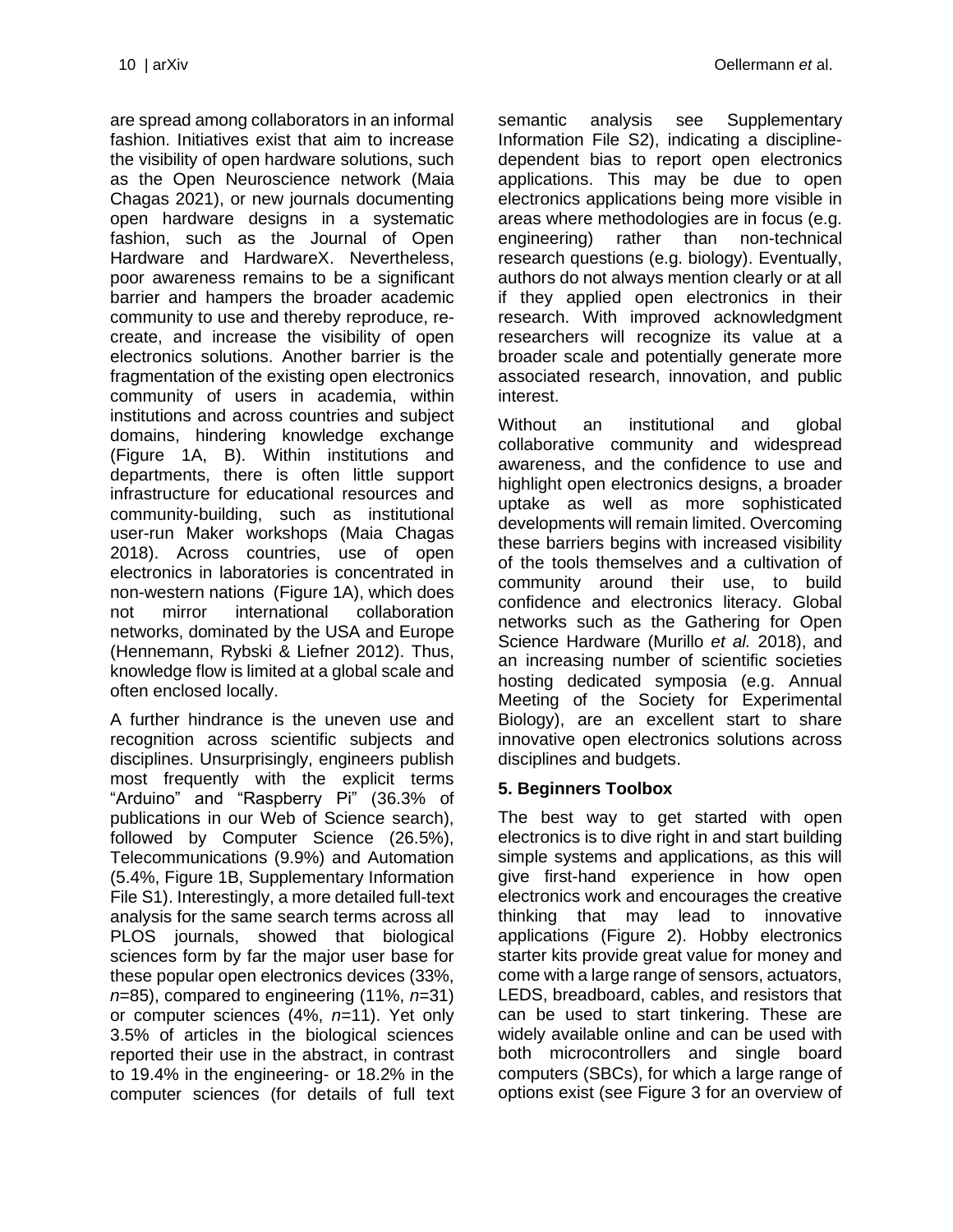devices). For beginners especially, Arduino and Raspberry Pi are recommended as they are the most popular and have by far the most documentation and support available. Because of their low cost, one can easily buy one of each and start to learn about the pros

and cons of both devices. As first learning resources, a wide range of tutorials are available online that are geared towards hobbyists and teach fundamental electronic skills such as wiring, powering, and soldering when needed [\(Table 2\)](#page-11-0).



<span id="page-10-1"></span>**Figure 2.** Diagrammatic representation of the potential steps for incorporating open electronics into ones' research. It is best to begin with a starter kit to explore its potential. Tutorials are useful for building initial skills, such as to set up a sensor to measure the temperature of an aquarium. Delving further into the many (online) resources available, basic systems can be expanded to perform more advanced tasks, such as plotting the temperature data in real time on a simple website and sending warning emails whenever values cross thresholds. The system can then be easily and affordably replicated and shared with the broader community.

| <b>Board</b>            |            | Type Price | Good for<br>beginners | Performance | <b>Flexibility</b> | <b>Resources &amp;</b><br>support | Machine<br>Learning |
|-------------------------|------------|------------|-----------------------|-------------|--------------------|-----------------------------------|---------------------|
| Arduino Mega 2560       | МC         |            |                       |             |                    |                                   |                     |
| Arduino Uno R3          | МC         |            |                       |             |                    |                                   |                     |
| Asus Tinker Board       | SBC        |            |                       |             |                    |                                   |                     |
| BeagleBone Black W      | MC/SEC     |            |                       |             |                    |                                   |                     |
| Adafruit feather HUZZAH | МC         |            |                       |             |                    |                                   |                     |
| Nvidia Jetson Nano      | SBC        |            |                       |             |                    |                                   |                     |
| Odroid C4               | <b>SBC</b> |            |                       |             |                    |                                   |                     |
| PocketBeagle            | <b>SBC</b> |            |                       |             |                    |                                   |                     |
| Raspberry Pi 4B         | SBC        |            |                       |             |                    |                                   |                     |
| Raspberry Pi Pico       | МC         | ı          |                       |             |                    |                                   |                     |
| Raspberry Pi Zero W     | SBC        | ı          |                       |             |                    |                                   |                     |
| Red Pitaya STEMIab      | <b>SBC</b> |            |                       |             |                    |                                   |                     |
| UDOO Bolt v8            | <b>SBC</b> |            |                       |             |                    |                                   |                     |

<span id="page-10-0"></span>**Figure 3.** Overview of some of the key micro-controllers and single-board computers on the market rated for their price, skill level, performance, flexibility, resources and support available, and possibility to run machine learning applications.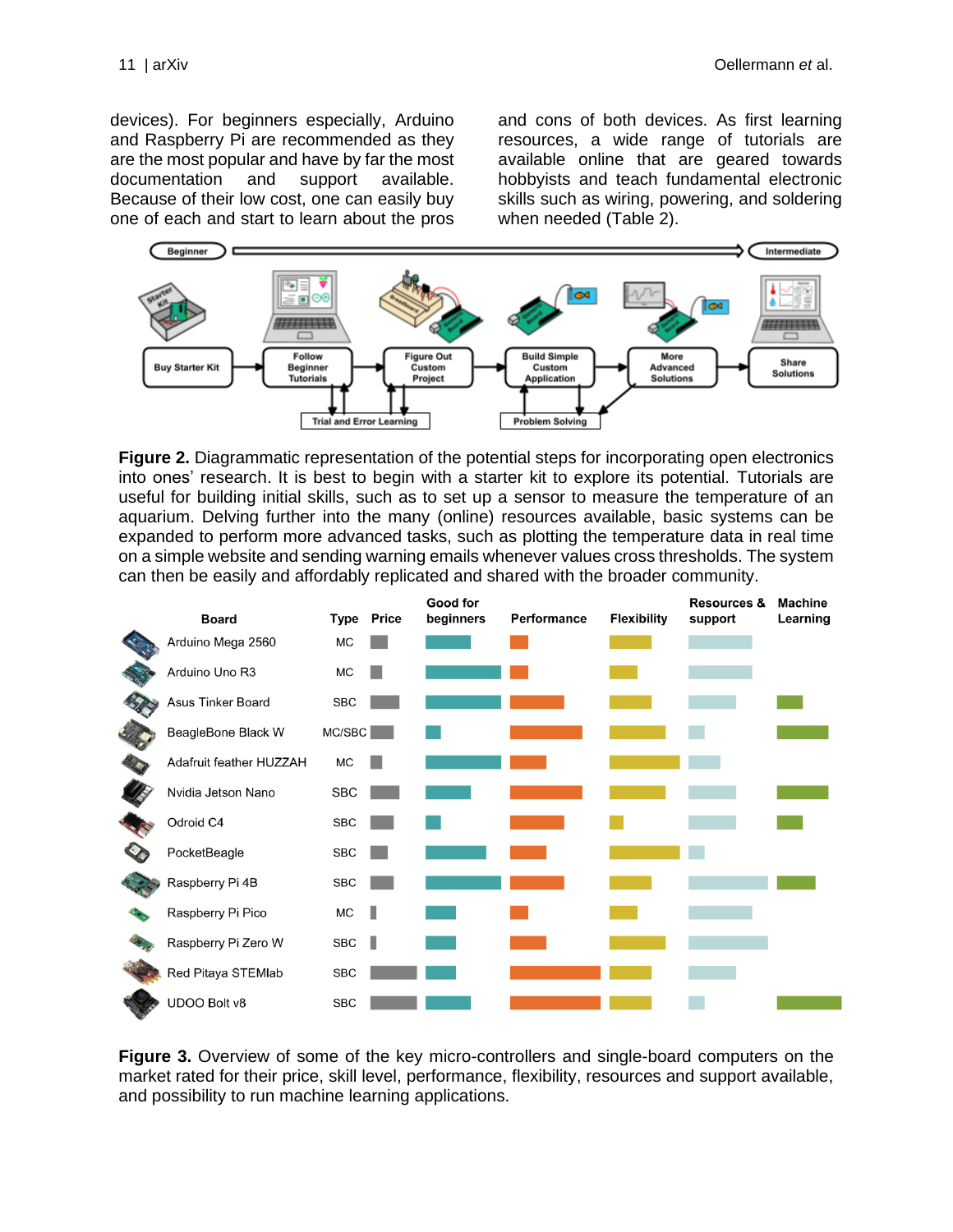<span id="page-11-0"></span>**Table 2**. Collection of online resources, for both beginners and advanced users, with hyperlinks. Many companies that sell components for open electronics provide thorough documentation and tutorials, including Arduino and Raspberry Pi. Furthermore, there are guides specifically developed for scientists wanting to work with the Raspberry Pi or Arduino (Jolles 2021b), and an increasing number of online courses are available on topics related to electronics and computing. The links below are arranged by relevance -- starting with beginner tutorials and ending with ways to share own applications.

| <b>Resource</b>                  | Link                                                   | <b>Description</b>                                                                               |
|----------------------------------|--------------------------------------------------------|--------------------------------------------------------------------------------------------------|
| Arduino Website                  | arduino.cc                                             | Many tutorials, forums, blog posts and<br>products for sale                                      |
| Raspberry Pi<br>Website          | projects.raspberrypi.org                               | Many tutorials, forums, blog posts and<br>products for sale                                      |
| Raspberry Pi<br>Beginner's Guide | magpi.raspberrypi.org/books/be<br>ginners-guide-4th-ed | Free guidebook for getting started with<br>Raspberry Pi                                          |
| <b>Adafruit Website</b>          | learn.adafruit.com                                     | Thorough documentation and tutorials for<br>Adafruit products                                    |
| Sparkfun Website                 | learn.sparkfun.com                                     | Thorough documentation and tutorials for<br>Sparkfun products                                    |
| <b>PiHut Website</b>             | thepihut.com/blogs                                     | Thorough documentation and tutorials for<br>PiHut products                                       |
| Raspberry Pi<br>Guide            | raspberrypi-guide.github.io                            | A collection of 30+ Raspberry Pi tutorials<br>specifically written for scientists (Jolles, 2021) |
| Coursera                         | Coursera.org                                           | Offers courses on topics related to electronics<br>and computing                                 |
| Udemy                            | Udemy.com                                              | Offers courses on topics related to electronics<br>and computing                                 |
| <b>TinkerCad</b>                 | tinkercad.com                                          | Lets you build virtual versions of circuits to test<br>your wiring and code                      |
| Raspberry Pi<br>Forums           | raspberrypi.org/forums                                 | 300k+ member forum to ask questions about<br>Raspberry Pi                                        |
| Open Hardware<br>Science Forum   | forum.openhardware.science                             | Forum to ask questions related to open<br>hardware                                               |
| <b>Stack Overflow</b>            | stackoverflow.com                                      | Forum to ask questions about hardware or<br>coding                                               |
| Open-Neuroscience                | open-neuroscience.com                                  | Database for scientific open-hardware designs                                                    |
| Github                           | <b>Github pages</b>                                    | Site to create a free, version controlled online<br>website with your documentation              |

With some basic electronic and programming skills, open electronics can be easily integrated into most experimental designs, and researchers may benefit from the online resources and potential component lists provided in academic papers and online resources. Scalability is important to consider, so that simple initial designs can be further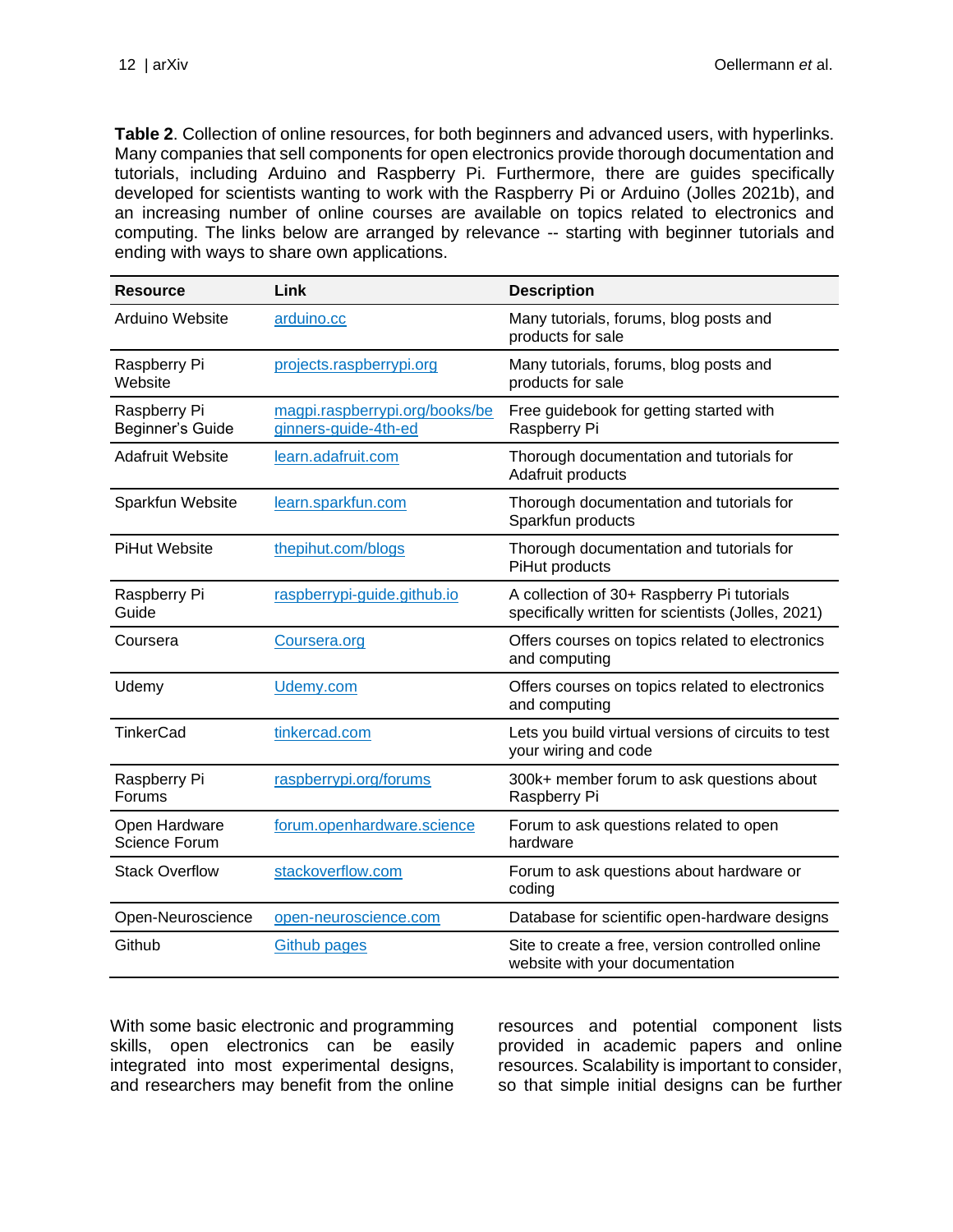built upon to increase throughput or complexity. In initial setups, it is best to start working with a breadboard (a board to set up a temporary circuit that can be easily rearranged) to get all electronics working properly, after which smaller, more solid versions can be created by soldering your circuits. A stepwise approach is advisable for scaling up from simple applications to complex uses. Expansion of existing systems may require some trial-and-error learning and occasionally some replacing of electronic components, but help can easily be sought in one of the many online forums where users provide feedback to all types of questions [\(Table 2\)](#page-11-0). More advanced solutions can be to create networks of sensor devices, closedloop devices, the integration of automatic notifications, live data sharing and visualization, and custom GUIs to control electronics and devices. Open electronics make it also relatively easy to copy and create whole arrays of devices, such as highthroughput recording arrays, weather stations, camera traps, and laboratory monitoring systems (Geissmann *et al.* 2017; Singh *et al.* 2019; Jolles 2020; Tausen *et al.* 2020).

Finally, it is critical to freely share designs, methodologies, and knowledge with the broader community, including a detailed bill of components, fabrication instructions, and photos or illustrations. Beginners can start to publish projects on platforms such as GitHub using Markdown files or on Wikis, which have the benefit of receiving direct feedback from other users, and can then advance to full websites using e.g. [Github pages](http://pages.github.com/) or WordPress. Depending on its novelty one may also decide to write up a methods paper about the specific device and its applications, such as in dedicated open hardware journals (e.g. Journal of Open Hardware or HardwareX).

#### **6. Outlook**

Potential applications of open electronics are endless and can benefit individual scientists, institutions, and the scientific community as a whole in a broad variety of ways. With the

ever-increasing capabilities of electronic components and sensors, and computers becoming more powerful at decreasing size and costs, open electronics are likely to become increasingly used and integrated in our day-to-day life, and over time become a standard component of the scientific toolbox. This in turn will result in new and cutting-edge technologies to be implemented quicker and at a much broader scale, in the lab and in the field. It will also help tech-innovation to expand to other disciplines outside of engineering and thereby fuel the interdisciplinarity of science.

To increase the uptake of open electronics, essential steps are to improve the support by funding organizations, such as to grant researchers extra time in their projects to develop, build and publish open electronics applications and request open hardware alternatives in compulsory instrument bids. Institutions can foster local "ScienceMaker" communities, by providing institutional MakerHubs or workshops, where researchers can prototype and exchange knowledge and ideas with others. Adding electronics and programming training to the institutional career development portfolio would provide further support. Scientific communities can start or join Open Hardware initiatives e.g. Global Open Science Hardware community (Murillo *et al.* 2018), organize dedicated conferences, sessions or workshops to form networks, create standards and foster open electronics across disciplines (Bonvoisin *et al.* 2020).

In this paper we presented the multi-facetted benefits open electronics can offer to researchers, institutions, and the scientific community, to highlight their utility and potential in science. We noted important barriers, and avenues to overcome those including a beginner's guide. With this we aim to foster a broad uptake of open electronics to support science at multiple scales, from innovation, reproducibility to the democratization of science.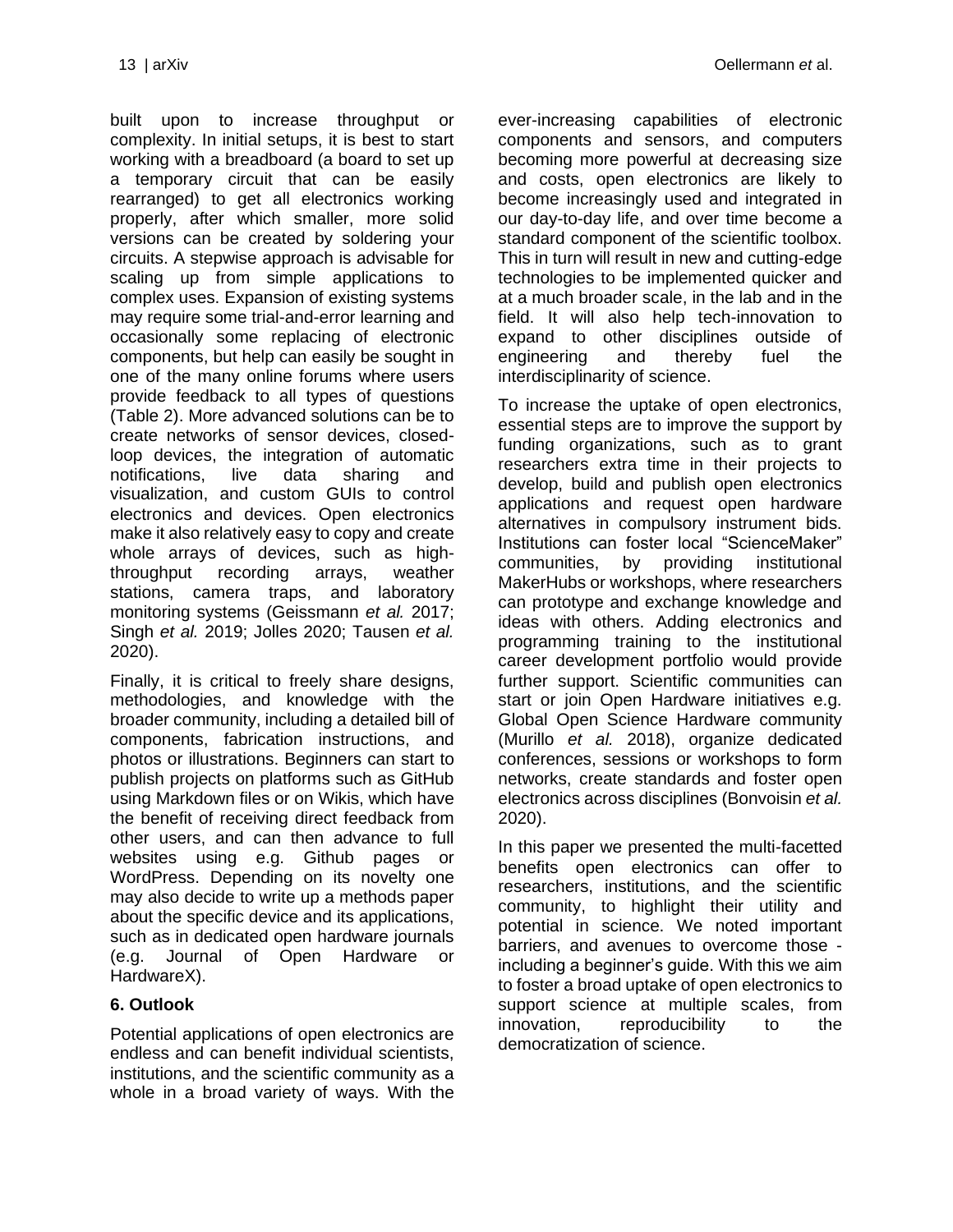#### **Acknowledgements**

MO was supported by a German Research Foundation fellowship OE 658/2. RLT was supported by a California Sea Grant Delta Science Postdoctoral Fellowship SWC 20-42 Project R/SF-107. TW was supported by the EMBL, the Fellowship Freies Wissen by Wikimedia DE and co, and by ANID/FONDECYT/INICIACION/N°11200666. RS was funded by FEDER through POR Norte (NORTE-01-0145-FEDER-031053) and by National Funds through FCT (PTDC/BIA-BMA/31053/2017 and CEECIND/01424/2017). DO was supported by INTA through projects 2019-PE-E6-I128- 001, 2019-PE-E6-I114-001 and REC I117.

#### **Author contributions**

Author contributions modified after the CRediT system (Brand *et al.* 2015).



#### **Additional information**

<span id="page-13-0"></span>Supplementary Information File S1: R Markdown and raw data files for the Web of Science search performed on the 27<sup>th</sup> April 2021 for the terms "Arduino" and "Raspberry Pi", which included 1866 scientific articles and 7443 conference proceedings. Search fields included title, abstract and keywords. Subject areas were identified by the first ranked subjects identified by the Web of Science for each article. Bibliometric analysis was performed in R (Team 2021) using the bibliometrix package (Aria & Cuccurullo 2017). Files available in the Figshare repository, doi 10.6084/m9.figshare.14875935.

<span id="page-13-1"></span>Supplementary Information File S2: R Markdown and raw data files for the PLOS full text analysis of 256 articles, returned by the two search terms "Arduino" and "Raspberry Pi" on 26<sup>th</sup> May 2021. Scientific disciplines were extracted using PLOS categories and the pubchunks R package (Chamberlain 2020). All analysis was performed in R (Team 2021). Files available in the Figshare repository, doi 10.6084/m9.figshare.14875935.

#### **References**

- Ai, H., Kobayashi, Y., Matake, T., Takahashi, S., Hashimoto, K., Maeda, S. & Tsuruta, N. (2017) Development of honeybee waggle dance and its differences between recruits and scouts. *bioRxiv***,** 179408. <https://doi.org/10.1101/179408>
- Allan, B.M., Nimmo, D.G., Ierodiaconou, D., VanDerWal, J., Koh, L.P. & Ritchie, E.G. (2018) Futurecasting ecological research: the rise of technoecology. *Ecosphere,* **9,** e02163.

<https://doi.org/10.1002/ecs2.2163>

- Alzahrani, S.M. & Ieee (2018) *Development of IoT Mining Machine for Twitter Sentiment Analysis: Mining in the Cloud and Results on the Mirror*. Ieee, New York.
- Arce, W. & Stevens, J.R. (2020) Developing a Computer-Controlled Treat Dispenser for Canine Operant Conditioning. *Journal of Open Hardware,* **4**. <http://doi.org/10.5334/joh.27>
- Aria, M. & Cuccurullo, C. (2017) bibliometrix: An R-tool for comprehensive science mapping analysis. *Journal of Informetrics,* **11,** 959-975. <https://doi.org/10.1016/j.joi.2017.08.007>
- Arunachalam, A. & Andreasson, H. (2021) RaspberryPi‐Arduino (RPA ) powered smart mirrored and reconfigurable IoT facility for plant science research. *Internet Technology Letters*. <https://doi.org/10.1002/itl2.272>
- Beckler, J., Gray, K., Carothers, B., Fields, H., Currier, B. & Schloesser, R. (2018) Engaging High School Students and Teachers Through an Ocean-Observing Technology STEM Outreach Club.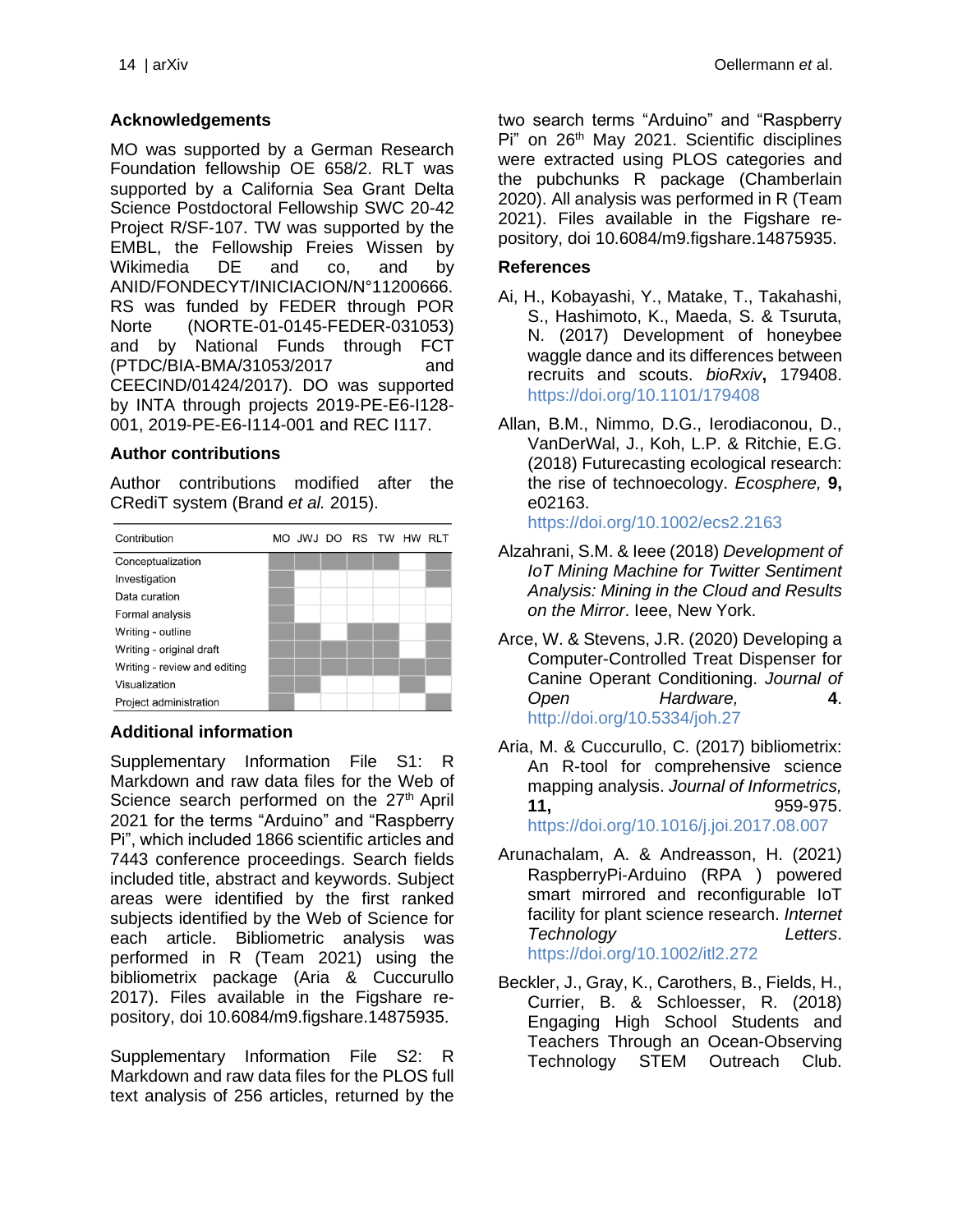*Current: The Journal of Marine Education,* **31,** 13-21.

- Beddows, P.A. & Mallon, E.K. (2018) Cave pearl data logger: A flexible arduinobased logging platform for long-term monitoring in harsh environments. *Sensors (Basel),* **18**. <https://doi.org/10.3390/s18020530>
- Bonvoisin, J., Molloy, J., Häuer, M. & Wenzel, T. (2020) Standardisation of Practices in Open Source Hardware. *Journal of Open Hardware,* **4,** 2. <http://doi.org/10.5334/joh.22>
- Boudoire, G., Liuzzo, M., Cappuzzo, S., Giuffrida, G., Cosenza, P., Derrien, A. & Falcone, E.E. (2020) The SoilExp software: An open-source Graphical User Interface (GUI) for post-processing spatial and temporal soil surveys. *Computers & geosciences,* **142**. [https://doi.org/10.1016/j.cageo.2020.104](https://doi.org/10.1016/j.cageo.2020.104553) [553](https://doi.org/10.1016/j.cageo.2020.104553)
- Brambilla, M., Romano, E., Buccheri, M., Cutini, M., Toscano, P., Cacini, S., Massa, D., Ferri, S., Monarca, D., Fedrizzi, M., Burchi, G. & Bisaglia, C. (2021) Application of a low-cost RGB sensor to detect basil (*Ocimum basilicumL.*) nutritional status at pilot scale level. *Precision Agriculture,* **22,** 734-753. [https://doi.org/10.1007/s11119-020-](https://doi.org/10.1007/s11119-020-09752-0) [09752-0](https://doi.org/10.1007/s11119-020-09752-0)
- Brand, A., Allen, L., Altman, M., Hlava, M. & Scott, J. (2015) Beyond authorship: attribution, contribution, collaboration, and credit. *Learned Publishing,* **28,** 151-155. [https://doi.org/](https://doi.org/10.1087/20150211)[10.1087/20150211](https://doi.org/10.1087/20150211)
- Breen, J., Dosemagen, S., Warren, J. & Lippincott, M. (2015) Mapping Grassroots: Geodata and the structure of community-led open environmental science. *ACME: An International Journal for Critical Geographies,* **14,** 849-873.
- Bridge, E.S., Wilhelm, J., Pandit, M.M., Moreno, A., Curry, C.M., Pearson, T.D., Proppe, D.S., Holwerda, C., Eadie, J.M., Stair, T.F., Olson, A.C., Lyon, B.E.,

Branch, C.L., Pitera, A.M., Kozlovsky, D., Sonnenberg, B.R., Pravosudov, V.V. & Ruyle, J.E. (2019) An Arduino-Based RFID Platform for Animal Research. *Frontiers in Ecology and Evolution,* **7**. <https://doi.org/10.3389/fevo.2019.00257>

- Burnett, N.P., Seabra, R., de Pirro, M., Wethey, D.S., Woodin, S.A., Helmuth, B., Zippay, M.L., Sarà, G., Monaco, C. & Lima, F.P. (2013) An improved noninvasive method for measuring heartbeat of intertidal animals. *Limnology and Oceanography: Methods,* **11,** 91-100. <https://doi.org/10.4319/lom.2013.11.91>
- Chamberlain, S. (2020) pubchunks: Fetch Sections of XML Scholarly Articles. *R package version.*
- Colavizza, G., Hrynaszkiewicz, I., Staden, I., Whitaker, K. & McGillivray, B. (2020) The citation advantage of linking publications to research data. *Plos One,* **15,** e0230416. [https://doi.org/10.1371/journal.pone.0230](https://doi.org/10.1371/journal.pone.0230416) [416](https://doi.org/10.1371/journal.pone.0230416)
- Costa, D.G. & Duran-Faundez, C. (2018) Open-source electronics platforms as enabling technologies for smart cities: Recent developments and perspectives. *electronics,* **7,** 404. [https://doi.org/10.3390/electronics712040](https://doi.org/10.3390/electronics7120404) [4](https://doi.org/10.3390/electronics7120404)
- Divani, D., Patil, P. & Punjabi, S.K. (2016) Automated plant Watering system. *2016 International Conference on Computation of Power, Energy Information and Commuincation (ICCPEIC)*, pp. 180-182. IEEE.
- Eggert, S., Mieszczanek, P., Meinert, C. & Hutmacher, D.W. (2020) OpenWorkstation: A modular opensource technology for automated in vitro workflows. *HardwareX,* **8**. [https://doi.org/10.1016/j.ohx.2020.e0015](https://doi.org/10.1016/j.ohx.2020.e00152) [2](https://doi.org/10.1016/j.ohx.2020.e00152)
- Ferkinhoff, C. (2014) Hacking for Astronomy: Can 3D printers and open-hardware enable low-cost sub-/millimeter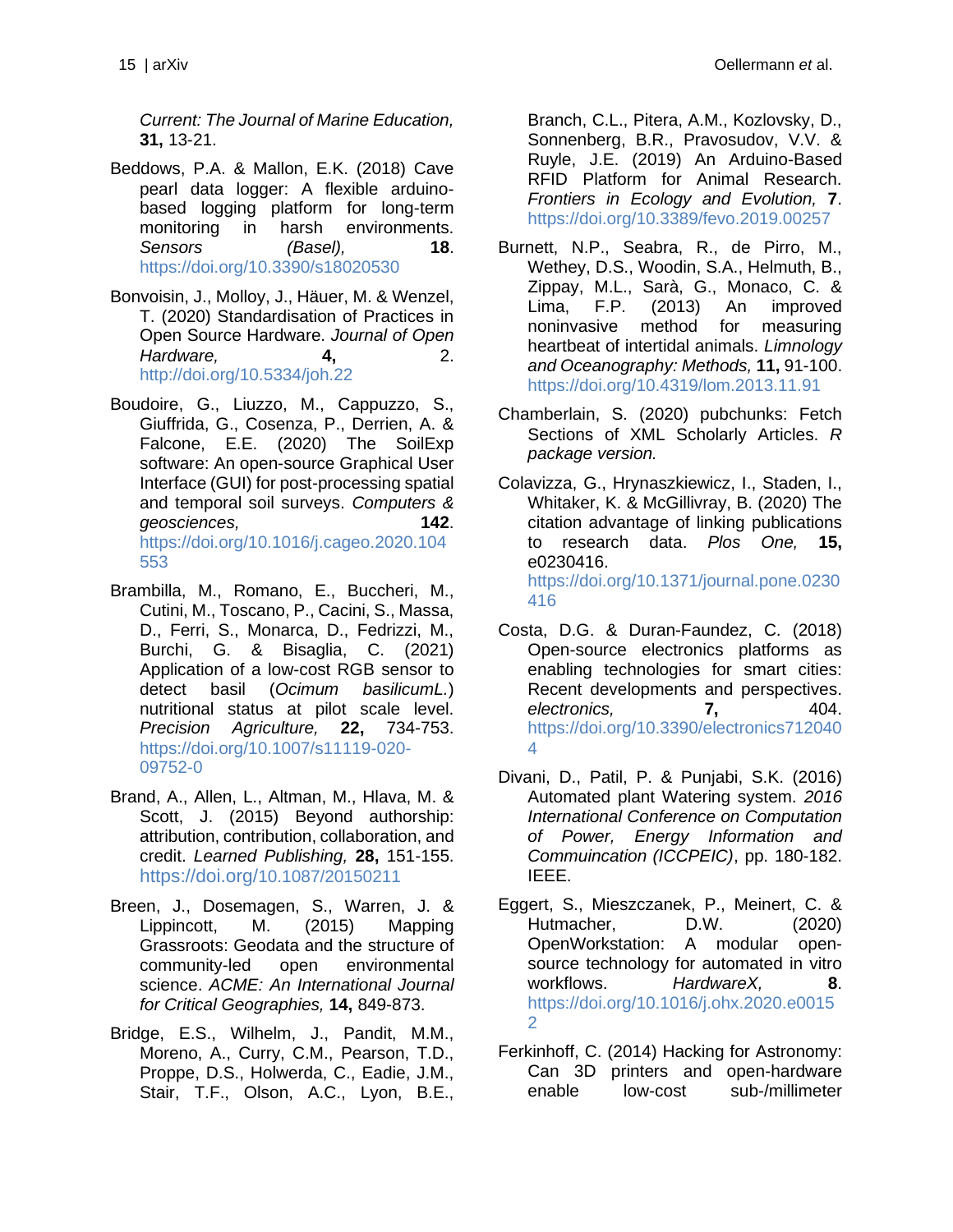instrumentation? *Millimeter, Submillimeter, and Far-Infrared Detectors and Instrumentation for Astronomy Vii*  (eds W.S. Holland & J. Zmuidzinas). Spie-Int Soc Optical Engineering, Bellingham.

- Ferracci, S. & Brancucci, A. (2019) The influence of age on the rubber hand illusion. *Consciousness and Cognition,* **73,** 8. [https://doi.org/10.1016/j.concog.2019.05.](https://doi.org/10.1016/j.concog.2019.05.004) [004](https://doi.org/10.1016/j.concog.2019.05.004)
- Florian, D.C., Odziomek, M., Ock, C.L., Chen, H. & Guelcher, S.A. (2020) Principles of computer-controlled linear motion applied to an open-source affordable liquid handler for automated micropipetting. *Sci Rep,* **10,** 13663. [https://doi.org/10.1038/s41598-020-](https://doi.org/10.1038/s41598-020-70465-5) [70465-5](https://doi.org/10.1038/s41598-020-70465-5)
- Foley, C.J. & Sillero‐Zubiri, C. (2020) Open‐ source, low‐cost modular GPS collars for monitoring and tracking wildlife. *Methods in Ecology and Evolution,* **11,** 553-558. <https://doi.org/10.1111/2041-210X.13369>
- Gandra, M., Seabra, R. & Lima, F.P. (2015) A low-cost, versatile data logging system for ecological applications. *Limnology and Oceanography: Methods,* **13,** e10012. <https://doi.org/10.1002/lom3.10012>
- Geissmann, Q., Garcia Rodriguez, L., Beckwith, E.J., French, A.S., Jamasb, A.R. & Gilestro, G.F. (2017) Ethoscopes: An open platform for high-throughput ethomics. *PLoS Biology,* **15,** e2003026. [https://doi.org/10.1371/journal.pbio.2003](https://doi.org/10.1371/journal.pbio.2003026) [026](https://doi.org/10.1371/journal.pbio.2003026)
- Glenn, M. & Alfredo, H. (2010) IEEE Humanitarian Projects: Open Hardware for the Benefit of the Poorest Nations. *Open Source Business Resource*.
- Gonzalez-Huitron, V., Leon-Borges, J.A., Rodriguez-Mata, A.E., Amabilis-Sosa, L.E., Ramirez-Pereda, B. & Rodriguez, H. (2021) Disease detection in tomato leaves via CNN with lightweight architectures implemented in Raspberry Pi 4. *Computers and Electronics in Agriculture,*

**181,** 9. [https://doi.org/10.1016/j.compag.2020.10](https://doi.org/10.1016/j.compag.2020.105951) [5951](https://doi.org/10.1016/j.compag.2020.105951)

- Griffiths, A.G.F., Kemp, K.M., Matthews, K., Garrett, J.K. & Griffiths, D.J. (2017) Sonic Kayaks: Environmental monitoring and experimental music by citizens. *PLoS Biology,* **15,** e2004044. [https://doi.org/10.1371/journal.pbio.2004](https://doi.org/10.1371/journal.pbio.2004044) [044](https://doi.org/10.1371/journal.pbio.2004044)
- Harnett, C. (2011) Open source hardware for instrumentation and measurement. *IEEE Instrumentation & Measurement Magazine,* **14,** 34-38. [https://doi.org/10.1109/MIM.2011.577353](https://doi.org/10.1109/MIM.2011.5773535) [5](https://doi.org/10.1109/MIM.2011.5773535)
- Hasan, M., Biswas, P., Bilash, M.T.I. & Dipto, M.A.Z. (2018) Smart home systems: Overview and comparative analysis. *2018 Fourth International Conference on Research in Computational Intelligence and Communication Networks (ICRCICN)*, pp. 264-268. IEEE.
- Hennemann, S., Rybski, D. & Liefner, I. (2012) The myth of global science collaboration—Collaboration patterns in epistemic communities. *Journal of Informetrics,* **6,** 217-225. <https://doi.org/10.1016/j.joi.2011.12.002>
- Hunter, P. (2016) The communications gap between scientists and public. *EMBO Reports,* **17,** 1513-1515. <https://doi.org/10.15252/embr.201643379>
- Ibrahim, M., Elgamri, A., Babiker, S. & Mohamed, A. (2015) Internet of things based smart environmental monitoring using the Raspberry-Pi computer. *2015 Fifth International Conference on Digital Information Processing and Communications (ICDIPC)*, pp. 159-164.
- Jiang, Q., Kresin, F., Bregt, A.K., Kooistra, L., Pareschi, E., van Putten, E., Volten, H. & Wesseling, J. (2016) Citizen Sensing for Improved Urban Environmental Monitoring. *Journal of Sensors,* **2016,** 10. <https://doi.org/10.1155/2016/5656245>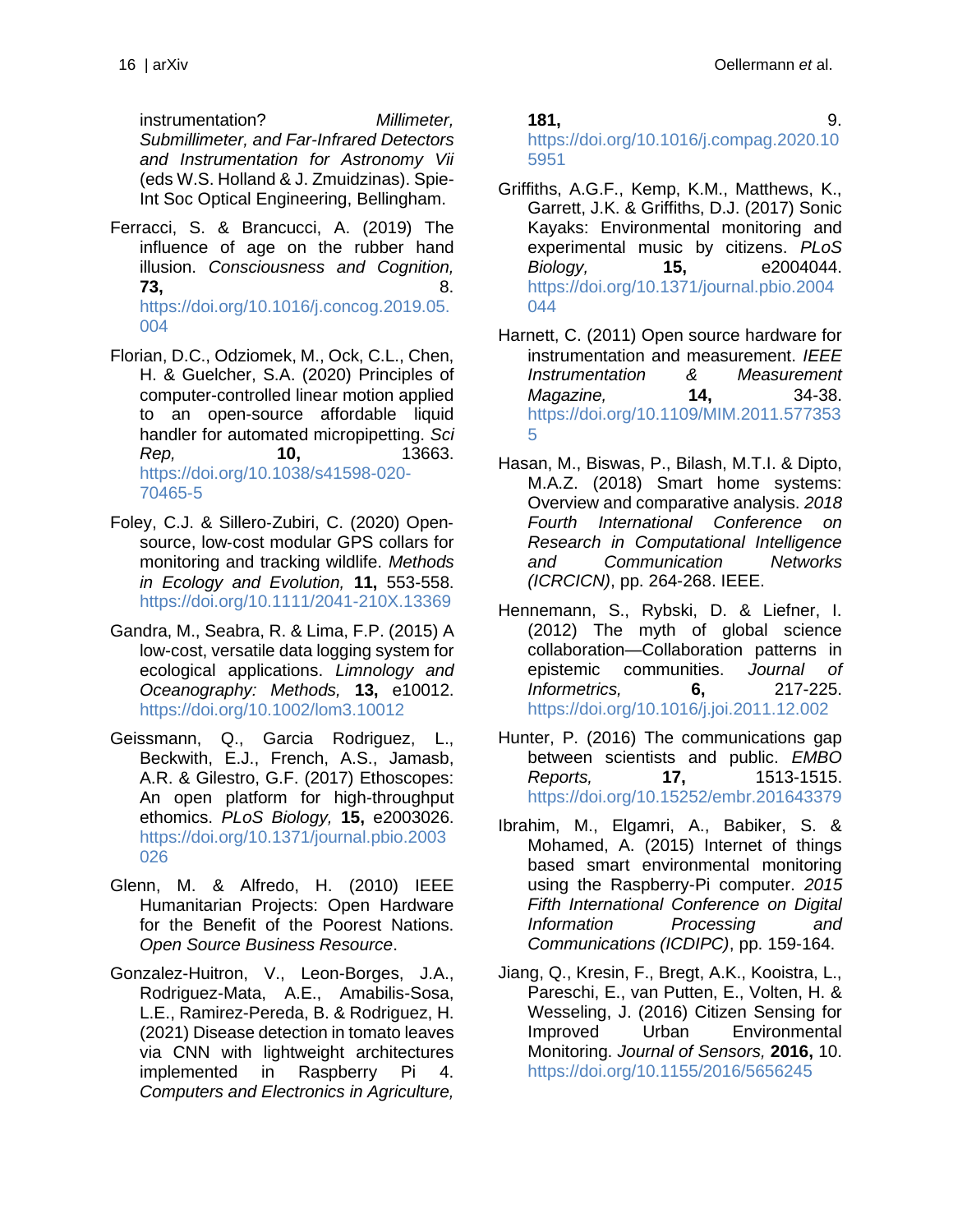- Jolles, J.W. (2020) pirecorder: Controlled and automated image and video recording with the raspberry pi. *Journal of Open Source Software,* **5,** 4. <https://doi.org/10.21105/joss.02584>
- Jolles, J.W. (2021a) Broad-scale Applications of the Raspberry Pi: A Review and Guide for Biologists. *Methods in Ecology and Evolution.* [https://doi.org/10.1111/2041-](https://doi.org/10.1111/2041-210X.13652) [210X.13652](https://doi.org/10.1111/2041-210X.13652)
- Jolles, J.W. (2021b) The Raspberry Pi Guide for scientists and anyone else!
- Kallmyer, N.E., Shin, H.J., Brem, E.A., Israelsen, W.J. & Reuel, N.F. (2019) Nesting box imager: Contact-free, realtime measurement of activity, surface body temperature, and respiratory rate applied to hibernating mouse models. *PLoS Biology,* **17,** 13. [https://doi.org/10.1371/journal.pbio.3000](https://doi.org/10.1371/journal.pbio.3000406) [406](https://doi.org/10.1371/journal.pbio.3000406)
- Lai, J., Lortie, C.J., Muenchen, R.A., Yang, J. & Ma, K. (2019) Evaluating the popularity of R in ecology. *Ecosphere,* **10,** 7. <https://doi.org/10.1002/ecs2.2567>
- Lewinski, M., Bramkamp, Y., Koster, T. & Staiger, D. (2020) SEQing: web-based visualization of iCLIP and RNA-seq data in an interactive python framework. *BMC Bioinformatics,* **21,** 113. [https://doi.org/10.1186/s12859-020-](https://doi.org/10.1186/s12859-020-3434-9) [3434-9](https://doi.org/10.1186/s12859-020-3434-9)
- Maia Chagas, A. (2018) Haves and have nots must find a better way: The case for open scientific hardware. *PLoS Biology,* **16,** 8. [https://doi.org/10.1371/journal.pbio.3000](https://doi.org/10.1371/journal.pbio.3000014) [014](https://doi.org/10.1371/journal.pbio.3000014)

Maia Chagas, A. (2021) Open Neuroscience.

Maia Chagas, A., Prieto-Godino, L.L., Arrenberg, A.B. & Baden, T. (2017) The (sic)100 lab: A 3D-printable open-source platform for fluorescence microscopy, optogenetics, and accurate temperature control during behaviour of zebrafish, Drosophila, and Caenorhabditis elegans. *PLoS Biology,* **15,** 21. [https://doi.org/10.1371/journal.pbio.2002](https://doi.org/10.1371/journal.pbio.2002702) [702](https://doi.org/10.1371/journal.pbio.2002702)

- Mazumdar, S., Wrigley, S. & Ciravegna, F. (2017) Citizen Science and Crowdsourcing for Earth Observations: An Analysis of Stakeholder Opinions on the Present and Future. *Remote Sensing,* **9,** 87.<https://doi.org/10.3390/rs9010087>
- Minervini, M., Giuffrida, M.V., Perata, P. & Tsaftaris, S.A. (2017) Phenotiki: an open software and hardware platform for affordable and easy image-based phenotyping of rosette-shaped plants. *The Plant Journal,* **90,** 204-216. <https://doi.org/10.1111/tpj.13472>
- Montoya, A.P., Obando, F.A., Osorio, J.A., Morales, J.G. & Kacira, M. (2020) Design and implementation of a low-cost sensor network to monitor environmental and agronomic variables in a plant factory. *Computers and Electronics in Agriculture,* **178,** 10. [https://doi.org/10.1016/j.compag.2020.10](https://doi.org/10.1016/j.compag.2020.105758) [5758](https://doi.org/10.1016/j.compag.2020.105758)
- Moreira, P., Serrano, J., Wlostowski, T., Loschmidt, P. & Gaderer, G. (2009) White rabbit: Sub-nanosecond timing distribution over ethernet. *2009 International Symposium on Precision Clock Synchronization for Measurement, Control and Communication*, pp. 1-5. IEEE.
- Moritz, M., Redlich, T., Günyar, S., Winter, L. & Wulfsberg, J.P. (2019) On the economic value of open source hardware–case study of an open source magnetic resonance imaging scanner. *Journal of Open Hardware,* **3**. <https://doi.org/10.5334/joh.14>
- Mouy, X., Black, M., Cox, K., Qualley, J., Mireault, C., Dosso, S. & Juanes, F. (2020) FishCam: A low-cost open source autonomous camera for aquatic research. *HardwareX,* **8**. [https://doi.org/10.1016/j.ohx.2020.e0011](https://doi.org/10.1016/j.ohx.2020.e00110)  $\Omega$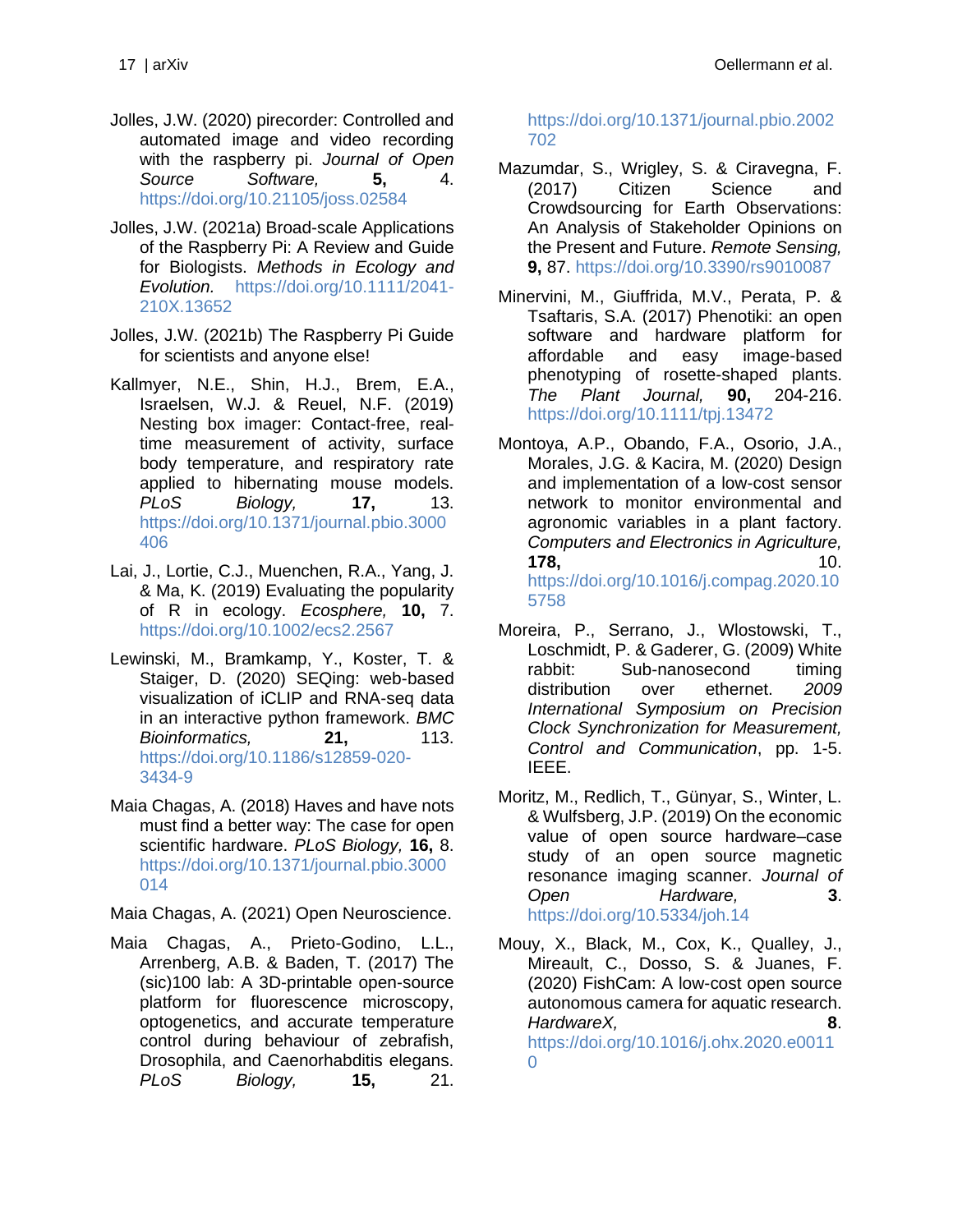- Muenchen, R.A. (2012) The popularity of data analysis software.
- Murillo, L.F.R., Molloy, J., Dosemagen, S. & et al. (2018) Global Open Science Hardware Roadmap.
- Murillo, L.F.R. & Wenzel, T. (2017) Welcome to the Journal of Open Hardware. *Journal of Open Hardware,* **1**. <http://doi.org/10.5334/joh.3>
- Noorshams, O., Boyd, J.D. & Murphy, T.H. (2017) Automating mouse weighing in group homecages with Raspberry Pi micro-computers. *Journal of Neuroscience Methods,* **285,** 1-5. [https://doi.org/10.1016/j.jneumeth.2017.0](https://doi.org/10.1016/j.jneumeth.2017.05.002) [5.002](https://doi.org/10.1016/j.jneumeth.2017.05.002)
- Ostermann‐Miyashita, E.F., Pernat, N. & König, H.J. (2021) Citizen science as a bottom‐up approach to address human– wildlife conflicts: From theories and methods to practical implications. *Conservation Science and Practice,* **3**. <https://doi.org/10.1111/csp2.385>
- Palossi, D., Conti, F. & Benini, L. (2019) An Open Source and Open Hardware Deep Learning-Powered Visual Navigation Engine for Autonomous Nano-UAVs. *2019 15th International Conference on Distributed Computing in Sensor Systems (DCOSS)*, pp. 604-611.
- Pearce, J.M. (2015) Quantifying the value of open source hardware development. *Modern Economy,* **6,** 1-11. <http://dx.doi.org/10.4236/me.2015.61001>
- Pearce, J.M. (2016) Return on investment for open source scientific hardware development. *Science and Public Policy,* **43,** 192-195. <https://doi.org/10.1093/scipol/scv034>
- Pearce, J.M. (2017) Emerging business models for open source hardware. *Journal of Open Hardware,* **1,** 2. <https://doi.org/10.5334/joh.4>
- Philson, C., Ray, A., Foltz, S. & Davis, J. (2018) Programmable Automated System for Songbird Ecobehavioral Research

(PASSER): Using flexible computer‐ integrated feeders to conduct high resolution studies of environment– behavior dynamics in songbirds. *Ecology and Evolution,* **8,** 12522-12532. <https://doi.org/10.1002/ece3.4638>

- Pitarma, R., Marques, G. & Ferreira, B.R. (2017) Monitoring Indoor Air Quality for Enhanced Occupational Health. *Journal of Medical Systems,* **41,** 8. [https://doi.org/10.1007/s10916-016-](https://doi.org/10.1007/s10916-016-0667-2) [0667-2](https://doi.org/10.1007/s10916-016-0667-2)
- Poongothai, M., Subramanian, P.M. & Rajeswari, A. (2018) Design and implementation of IoT based smart laboratory. *2018 5th International Conference on Industrial Engineering and Applications (ICIEA)*, pp. 169-173.
- Powell, A. (2012) Democratizing production through open source knowledge: from open software to open hardware. *Media, Culture & Society,* **34,** 691-708. [https://doi.org/10.1177/01634437124494](https://doi.org/10.1177/0163443712449497) [97](https://doi.org/10.1177/0163443712449497)
- Prinz, A.C., Taank, V.K., Voegeli, V. & Walters, E.L. (2016) A novel nestmonitoring camera system using a Raspberry Pi micro‐computer. *Journal of Field Ornithology,* **87,** 427-435. <https://doi.org/10.1111/jofo.12182>
- Rodríguez-Gómez, A., López-Castillo, J.A., Gutiérrez-Arenas, R. & Serkovic-Loli, L. (2019) Low-cost Arduino-based interface for controlling gas flow in chemical vapor deposition graphene synthesis. *Revista mexicana de física,* **65,** 89-94. ISSN-e 0035-001X
- Scanlon, J.E.M., Redman, E.X., Kuziek, J.W.P. & Mathewson, K.E. (2020) A ride in the park: Cycling in different outdoor environments modulates the auditory evoked potentials. *International Journal of Psychophysiology,* **151,** 59-69. [https://doi.org/10.1016/j.ijpsycho.2020.02](https://doi.org/10.1016/j.ijpsycho.2020.02.016) [.016](https://doi.org/10.1016/j.ijpsycho.2020.02.016)
- Sethi, S.S., Ewers, R.M., Jones, N.S., Orme, C.D.L. & Picinali, L. (2018) Robust, real‐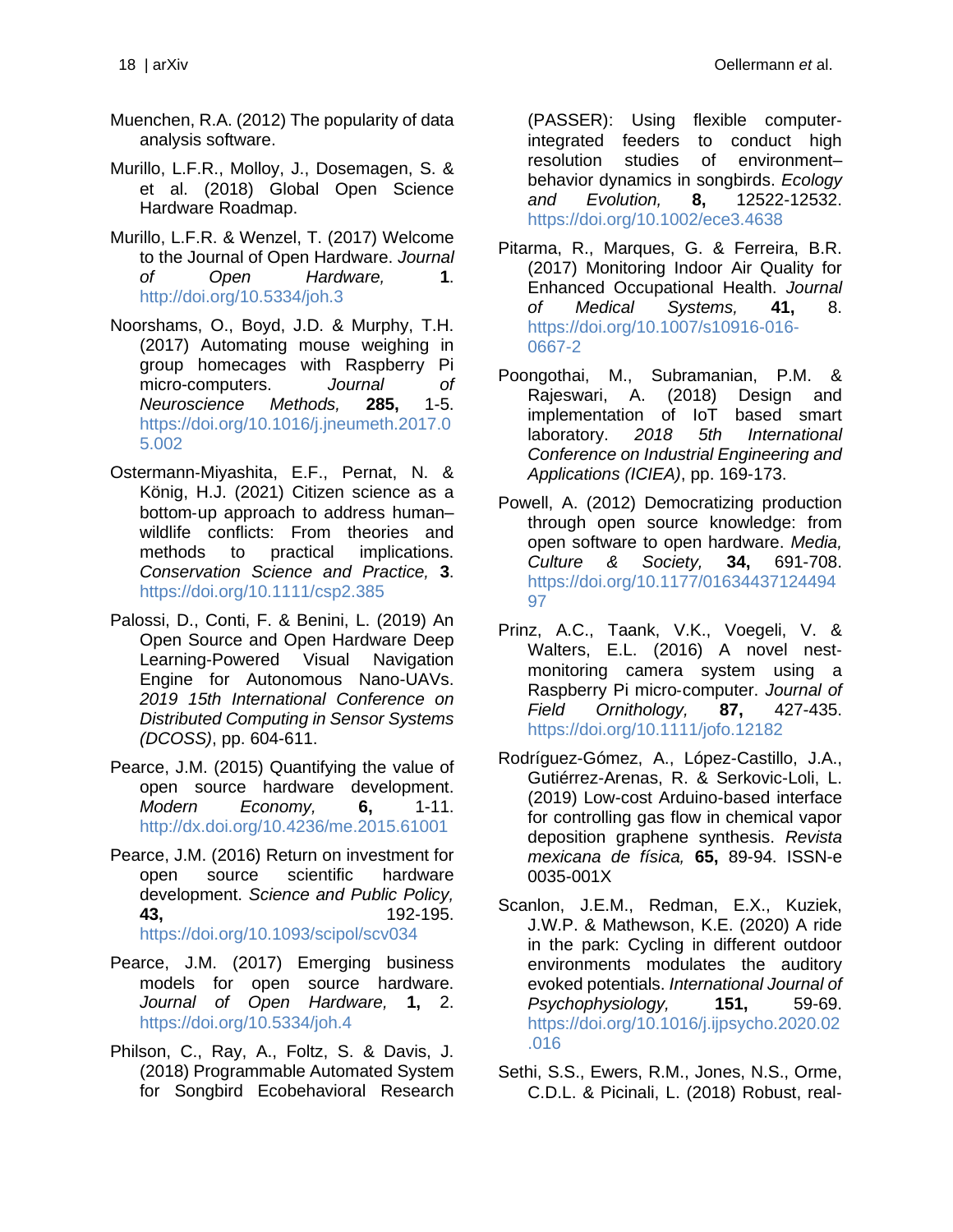time and autonomous monitoring of ecosystems with an open, low‐cost, networked device. *Methods in Ecology and Evolution,* **9,** 2383-2387. <https://doi.org/10.1111/2041-210X.13089>

- Setyowati, V., Muninggar, J. & Shanti, M.R. (2017) Design of heart rate monitor based on piezoelectric sensor using an Arduino. *Journal of Physics: Conference Series*, pp. 012016. IOP Publishing.
- Singh, S., Bermudez-Contreras, E., Nazari, M., Sutherland, R.J. & Mohajerani, M.H. (2019) Low-cost solution for rodent homecage behaviour monitoring. *Plos One,* **14,** 18.

[https://doi.org/10.1371/journal.pone.0220](https://doi.org/10.1371/journal.pone.0220751) [751](https://doi.org/10.1371/journal.pone.0220751)

- Siregar, B., Efendi, S., Pranoto, H., Ginting, R., Andayani, U. & Fahmi, F. (2017) Remote monitoring system for hydroponic planting media. *2017 International Conference on ICT For Smart Society (ICISS)*, pp. 1-6.
- Steffens, S., Nusser, L., Seiler, T.B., Ruchter, N., Schumann, M., Doring, R., Cofalla, C., Ostfeld, A., Salomons, E., Schuttrumpf, H., Hollert, H. & Brinkmann, M. (2017) A versatile and low-cost open source pipetting robot for automation of toxicological and ecotoxicological bioassays. *Plos One,* **12,** 20. [https://doi.org/10.1371/journal.pone.0179](https://doi.org/10.1371/journal.pone.0179636) [636](https://doi.org/10.1371/journal.pone.0179636)
- Stephenson, W., Donlin, L.T., Butler, A., Rozo, C., Bracken, B., Rashidfarrokhi, A., Goodman, S.M., Ivashkiv, L.B., Bykerk, V.P., Orange, D.E., Darnell, R.B., Swerdlow, H.P. & Satija, R. (2018) Singlecell RNA-seq of rheumatoid arthritis synovial tissue using low-cost microfluidic instrumentation. *Nature Communications,* **9,** 791. [https://doi.org/10.1038/s41467-](https://doi.org/10.1038/s41467-017-02659-x) [017-02659-x](https://doi.org/10.1038/s41467-017-02659-x)
- Svorc, J. & Katz, A. (2019) Breathe in, breathe out: How open hardware licensing can help save the world. *The Journal of Open*

*Law, Technology & Society,* **11,** 49-56. urn:nbn:se:his:diva-18360

Tadres, D. & Louis, M. (2020) PiVR: An affordable and versatile closed-loop platform to study unrestrained sensorimotor behavior. *PLoS Biology,* **18,** 25. [https://doi.org/10.1371/journal.pbio.3000](https://doi.org/10.1371/journal.pbio.3000712) [712](https://doi.org/10.1371/journal.pbio.3000712)

See the preprint

- Tausen, M., Clausen, M., Moeskjær, S., Shihavuddin, A., Dahl, A.B., Janss, L. & Andersen, S.U. (2020) Greenotyper: Image-based plant phenotyping using distributed computing and deep learning. *Frontiers in plant science,* **11,** 1181. <https://doi.org/10.3389/fpls.2020.01181>
- Team, R.C. (2021) R: A language and environment for statistical computing. (ed. R.F.f.S. Computing). Vienna, Austria.
- Trasviña-Moreno, C.A., Blasco, R., Marco, Á., Casas, R. & Trasviña-Castro, A. (2017) Unmanned Aerial Vehicle Based Wireless Sensor Network for Marine-Coastal Environment Monitoring. *Sensors,* **17,** 460.<https://doi.org/10.3390/s17030460>
- Urban, P.L. (2015) Universal electronics for miniature and automated chemical assays. *Analyst,* **140,** 963-975. <http://dx.doi.org/10.1039/c4an02013h>
- van der Bij, E., Serrano, J., Wlostowski, T., Cattin, M., Gousiou, E., Sanchez, P.A., Boccardi, A., Voumard, N. & Penacoba, G. (2012) Open Hardware for CERN's accelerator control systems. *Journal of Instrumentation,* **7,** C01032. [http://dx.doi.org/10.1088/1748-](http://dx.doi.org/10.1088/1748-0221/7/01/C01032) [0221/7/01/C01032](http://dx.doi.org/10.1088/1748-0221/7/01/C01032)
- Virag, D., Homolak, J., Kodvanj, I., Babic Perhoc, A., Knezovic, A., Osmanovic Barilar, J. & Salkovic-Petrisic, M. (2021) Repurposing a digital kitchen scale for neuroscience research: a complete hardware and software cookbook for PASTA. *Scientific reports,* **11,** 8.